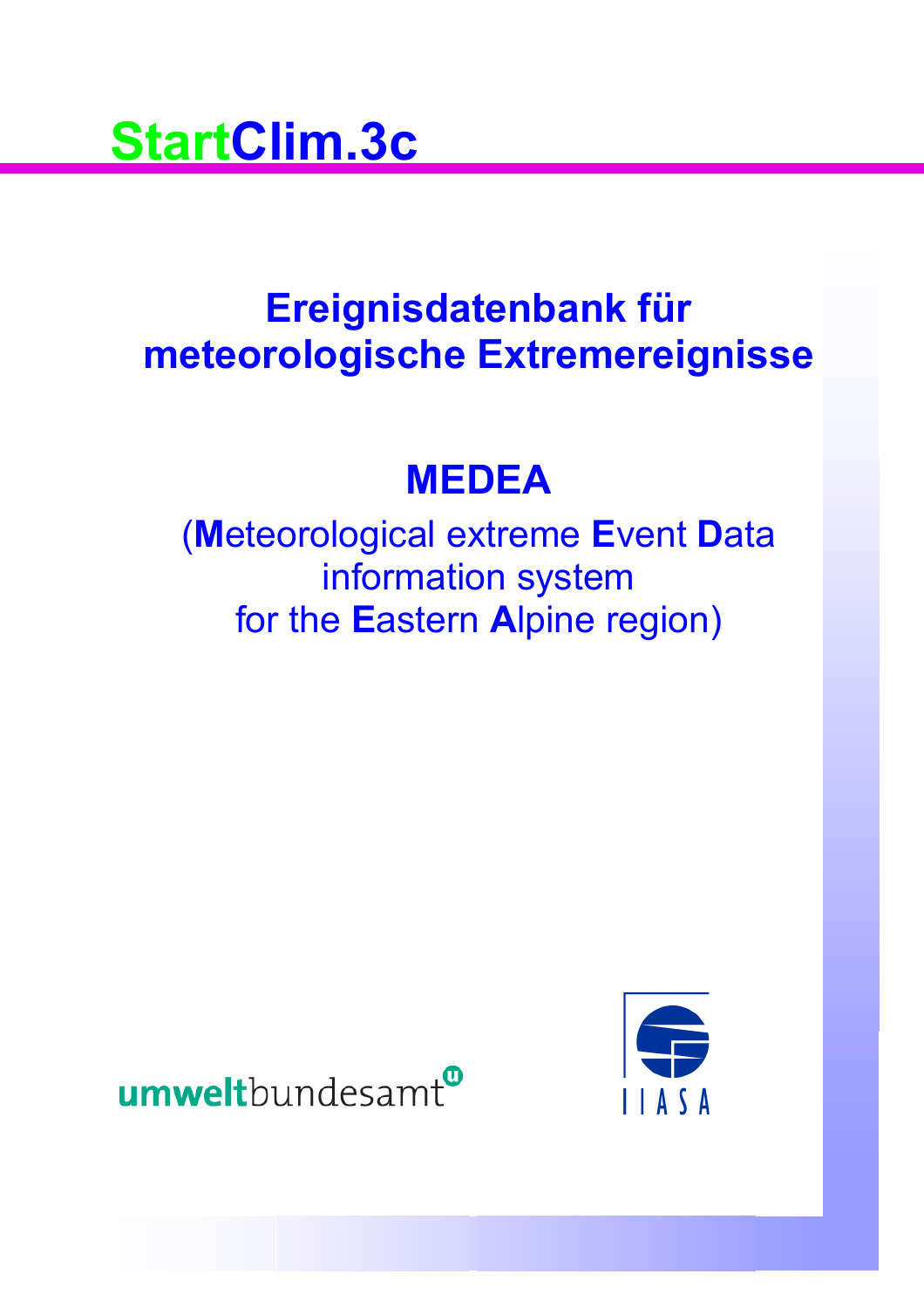Umweltbundesamt:

Martin König Herbert Schentz Johann Weigl

IIASA: Tatiana Ermolieva Matthias Jonas

Wien, November 2003

Teilprojekt von StartClim "Startprojekt Klimaschutz: Erste Analysen extremer Wetterereignisse und ihrer Auswirkungen in Österreich"

Projektleitung: Institut für Meteorologie und Physik der Universität für Bodenkultur Wien Türkenschanzstr. 18, 1180 Wien URL: http://www.austroclim.at/startclim/

StartClim.3c Seite 2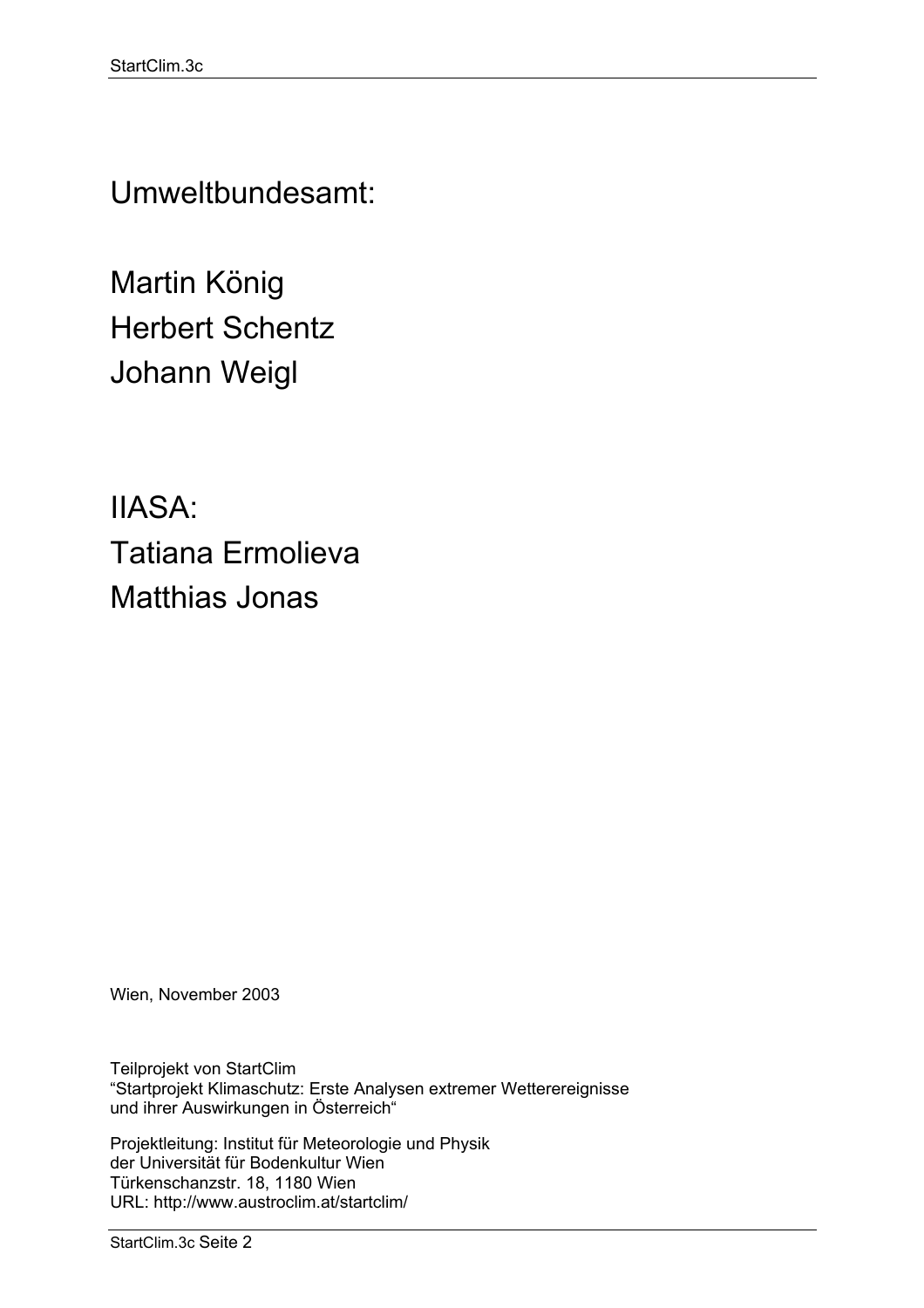### content:

| $3c-1$                                                                             |                                                                                     |  |  |  |  |  |
|------------------------------------------------------------------------------------|-------------------------------------------------------------------------------------|--|--|--|--|--|
| $3c-1.1$                                                                           |                                                                                     |  |  |  |  |  |
| $3c-1.2$                                                                           |                                                                                     |  |  |  |  |  |
| $3c-1.3$                                                                           |                                                                                     |  |  |  |  |  |
| $3c-1.4$                                                                           |                                                                                     |  |  |  |  |  |
| $3c-1.5$                                                                           |                                                                                     |  |  |  |  |  |
| $3c-1.6$                                                                           |                                                                                     |  |  |  |  |  |
| $3c-2$                                                                             |                                                                                     |  |  |  |  |  |
| $3c-2.1$                                                                           |                                                                                     |  |  |  |  |  |
| $3c-2.2$                                                                           |                                                                                     |  |  |  |  |  |
| $3c-2.3$                                                                           |                                                                                     |  |  |  |  |  |
| $3c-2.4$<br>innovation potentials: end-user-defined classes and the integration of |                                                                                     |  |  |  |  |  |
| $3c-3$                                                                             |                                                                                     |  |  |  |  |  |
| $3c-3.1$                                                                           |                                                                                     |  |  |  |  |  |
| $3c-3.2$                                                                           |                                                                                     |  |  |  |  |  |
| $3c-3.3$                                                                           |                                                                                     |  |  |  |  |  |
| $3c-4$                                                                             |                                                                                     |  |  |  |  |  |
| $3c-4.1$                                                                           |                                                                                     |  |  |  |  |  |
| $3c-4.1.1$                                                                         |                                                                                     |  |  |  |  |  |
| $3c-4.1.2$                                                                         |                                                                                     |  |  |  |  |  |
| $3c-4.1.3$                                                                         |                                                                                     |  |  |  |  |  |
| $3c-4.1.4$                                                                         |                                                                                     |  |  |  |  |  |
| $3c-4.1.5$                                                                         | Descriptions of the methods of observations and measurements ------------------- 15 |  |  |  |  |  |
| $3c-4.16$                                                                          |                                                                                     |  |  |  |  |  |
| $3c-4.1.7$                                                                         |                                                                                     |  |  |  |  |  |
| $3c-4.2$                                                                           |                                                                                     |  |  |  |  |  |
| $3c-5$                                                                             |                                                                                     |  |  |  |  |  |
|                                                                                    |                                                                                     |  |  |  |  |  |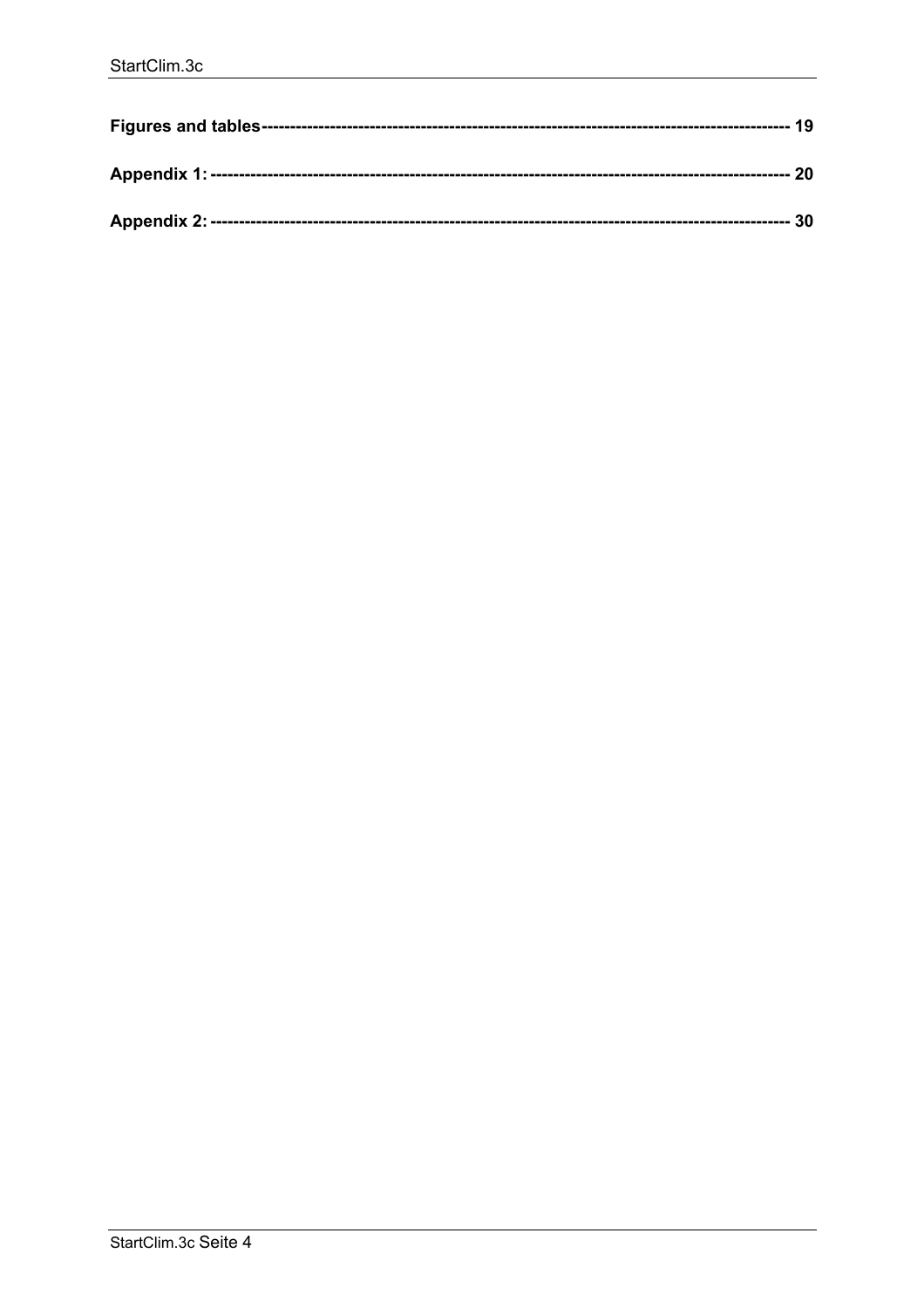### **Kurzfassung**

Die Ereignisdatenbank für meteorologische Extremereignisse soll in erster Linie der mittelund langfristigen Datensicherung für meteorologische Extremereignisse verschiedener Art in Österreich dienen. In zweiter Linie soll in der Perspektive die Möglichkeit geboten werden, der österreichischen Klimaforschungsgemeinde gezielte Auswertungen aus der Datenbank heraus zu ermöglichen.

Der derzeitige Stand der Arbeit an MEDEA kann mit folgenden (Zwischen-)ergebnissen zusammen gefasst werden:

- Das am Umweltbundesamt entwickelte Dateninformationssystem MORIS wurde erfolgreich auf seine Verwendbarkeit hinsichtlich der Anforderungen der Ereignisdatenbank MEDEA getestet. Dabei standen folgende Anforderungen im Mittelpunkt der Evaluierung:
	- 1. Erfassbarkeit eines weiten Datenspektrums (z. B. georeferenziert nicht georeferenziert, "harte" naturwissenschaftliche (Mess-)daten – "weiche" sozioökonomische Daten)
	- 2. jederzeitige Erweiterbarkeit in Richtung neuer Forschungsprojekte/ programme der österreichischen Klimaforschungsgemeinde (z.B. ClimRisk, möglicher Nachfolger von StartClim, ProVision)
	- 3. Integration von Unsicherheitsangaben zu den verschiedenen Daten(sätzen)
- Eine vorläufige Objektklassifizierung für MEDEA wurde durchgeführt.
- Eine erste Sichtung und Beurteilung verschiedener (zu erwartender) Datensätze nach deren Unsicherheit.
- Die ersten uns zur Verfügung gestellten StartClim-Daten wurden erfolgreich in MEDEA eingepflegt.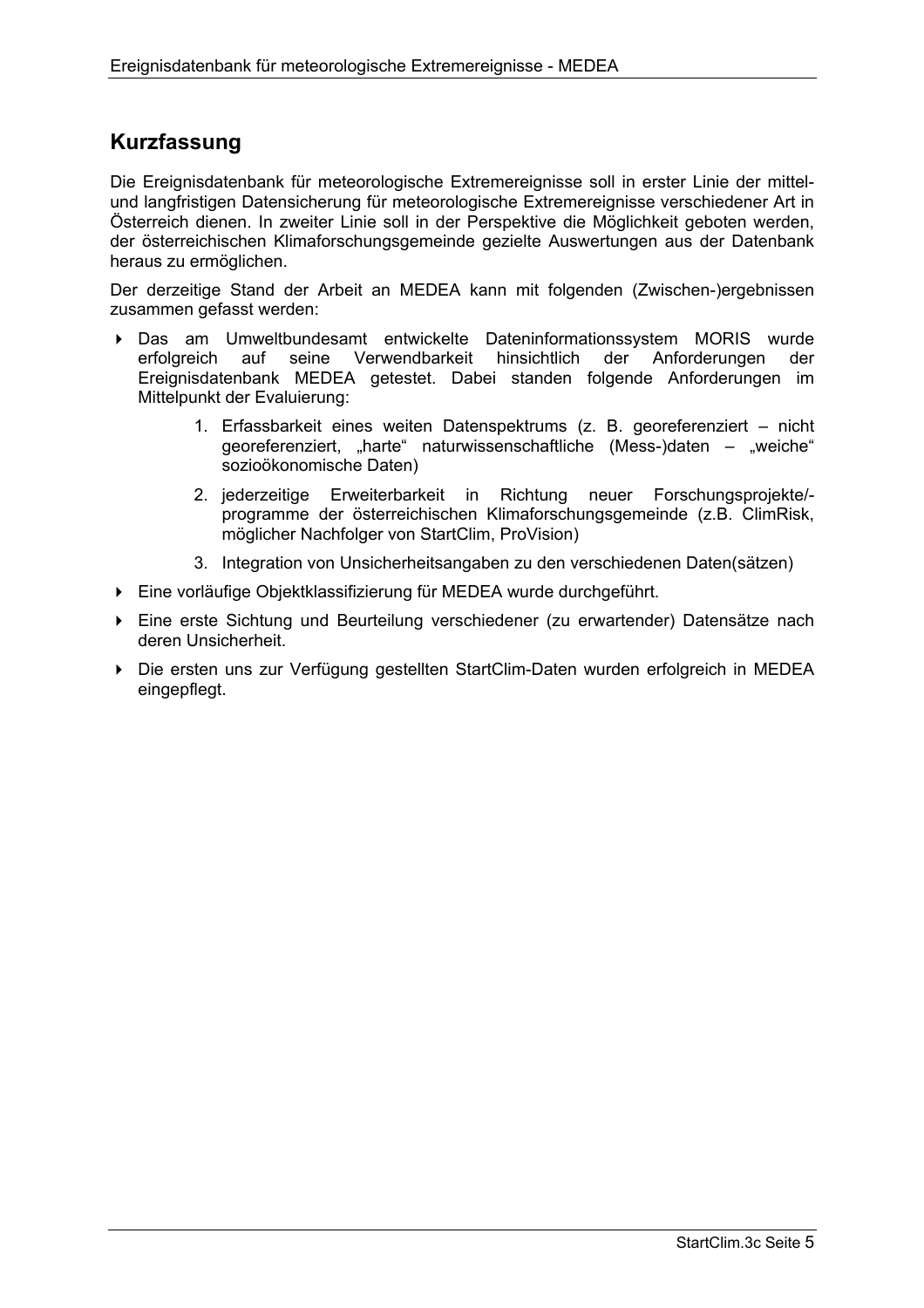### **abstract**

The main task of the Meteorological extreme Event Data information system for the Eastern Alpine region (MEDEA) is the long range storing for the various range of meteorological extreme event data in Austria. Perspectively the possibility for specific analysis shall be given.

The state-of-the-art concerning MEDEA can be summarized as follows:

- The MORIS data information system developed at the Umweltbundesamt was tested successfully due to its potential for the requirements of MEDEA. The following needs were in the focus:
	- 1. Integration of a wide-range data spectrum (e.g. georeferenced not georeferenced, "hard" natural science data – "soft" socio-economic data)
	- 2. flexibility towards new research projects/programmes of the Austrian climate research community (e.g. ClimRisk, possible StartClim-successor, ProVision)
	- 3. integration of uncertainty specifications belonging to the various data
- A preliminary object classification has been carried out.
- A first evaluation of the anticipated data and their uncertainty has been carried out.
- ▶ The first StartClim data sets were imported successfully into MEDEA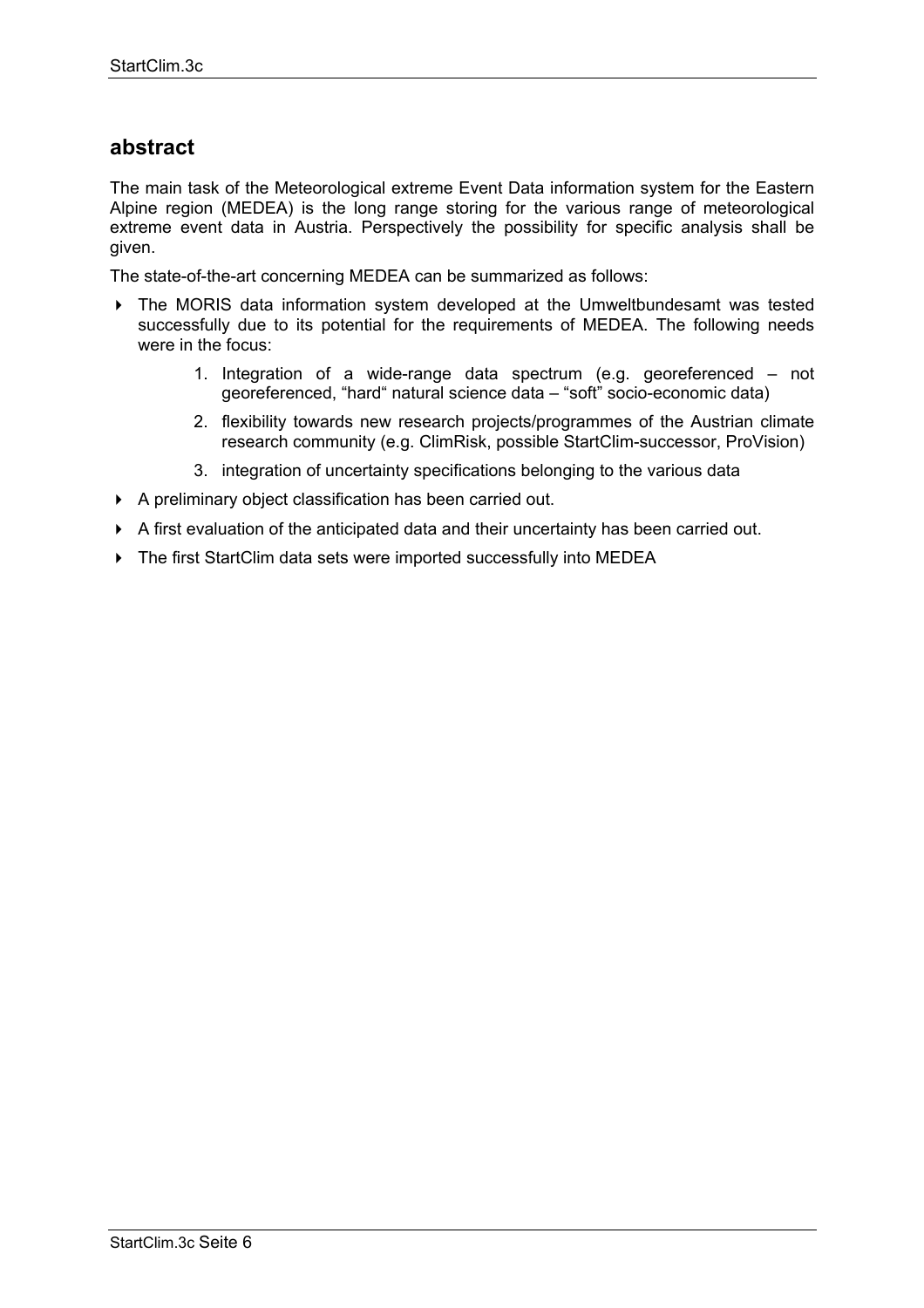# **3c-1 Introduction**

### **3c-1.1 Scope of the Report**

This is the final report of the StartClim Project 3c *Ereignisdatenbank für meteorologische Extremereignisse* (in the following called MEDEA – **M**eteorological extreme **E**vent **D**ata information system for the **E**astern **A**lpine region), jointly carried out by the Austrian Federal Environment Agency (Umweltbundesamt – *Umweltbundesamt*) and the International Institute for Applied Systems Analysis (IIASA). The report describes MEDEA's potentials in meeting a wide range of technical and scientific requirements envisaged under Austrian climate research programmes currently under discussion, including uncertainty and its consideration and representation in the database.

### **3c-1.2 Background**

Collaborative work on the StartClim Project 3c commenced in March 2003. The status of work has been reported intermittently throughout the Project. Documents that summarize the Umweltbundesamt-IIASA meetings were made regularly available to the StartClim community on the FTP server of the University of Agricultural Sciences, Vienna (ftp.boku.ac.at).

### **3c-1.3 Rationale**

The StartClim Project 3c grew from the preparatory work on *ClimRisk – An Integrated Approach Assessing Climate Related Risks: Interdisciplinary Research for Tracing the Impact of Climate Change and Socioeconomic Intervention*, a research program under preparation for submission to the Austrian Science Fund (FWF). The assessment of uncertainties and risks is considered as one key thematic area to ensure successful completion of this integrated research programme. The intention behind the StartClim Project 3c was not to lose sight of this valuable long-term scientific goal and to prepare the basis for Austria's future research on climate-induced impacts. In fact, the StartClim Project 3c can be considered as the only project under StartClim that was requested, and also attempted, to meet future challenges of integration, beyond its own completion.

A typical challenge is the lack of knowledge around extreme events and their risks, for instance, concerning: historical data on occurrence and location, geophysical information, underlying uncertainties, losses, mitigation and adaptation strategies, etc. This information often exists on rather aggregate scales but is typically needed on detailed spatio-temporal scales. Another challenge is the involvement of multiple agents – households, governments, transportation, land use and other local and central authorities, insurers, etc., whose goals, constraints, and limitations need to be taken into account.

These arguments are considered sufficient to motivate the development of a new type of database to support the assessment and management of extreme events. Such a database is needed to facilitate a better understanding of extreme events, their characteristics, causes and scales of consequences. It is also needed to enable appropriate analyses of past events and their uncertainties as well as their prognostic treatment with the help of models.

The grouping of UMWELTBUNDESAMT and IIASA – UMWELTBUNDESAMT with its longterm experiences in building integrated, multi-functional environmental databases (Schentz and Mirtl 2003) and IIASA with its experiences in building databases (including models) focusing on extreme events and their stochastic characteristics, the explicit treatment of losses induced by catastrophes as well as their socioeconomic consequences (Ermoliev *et*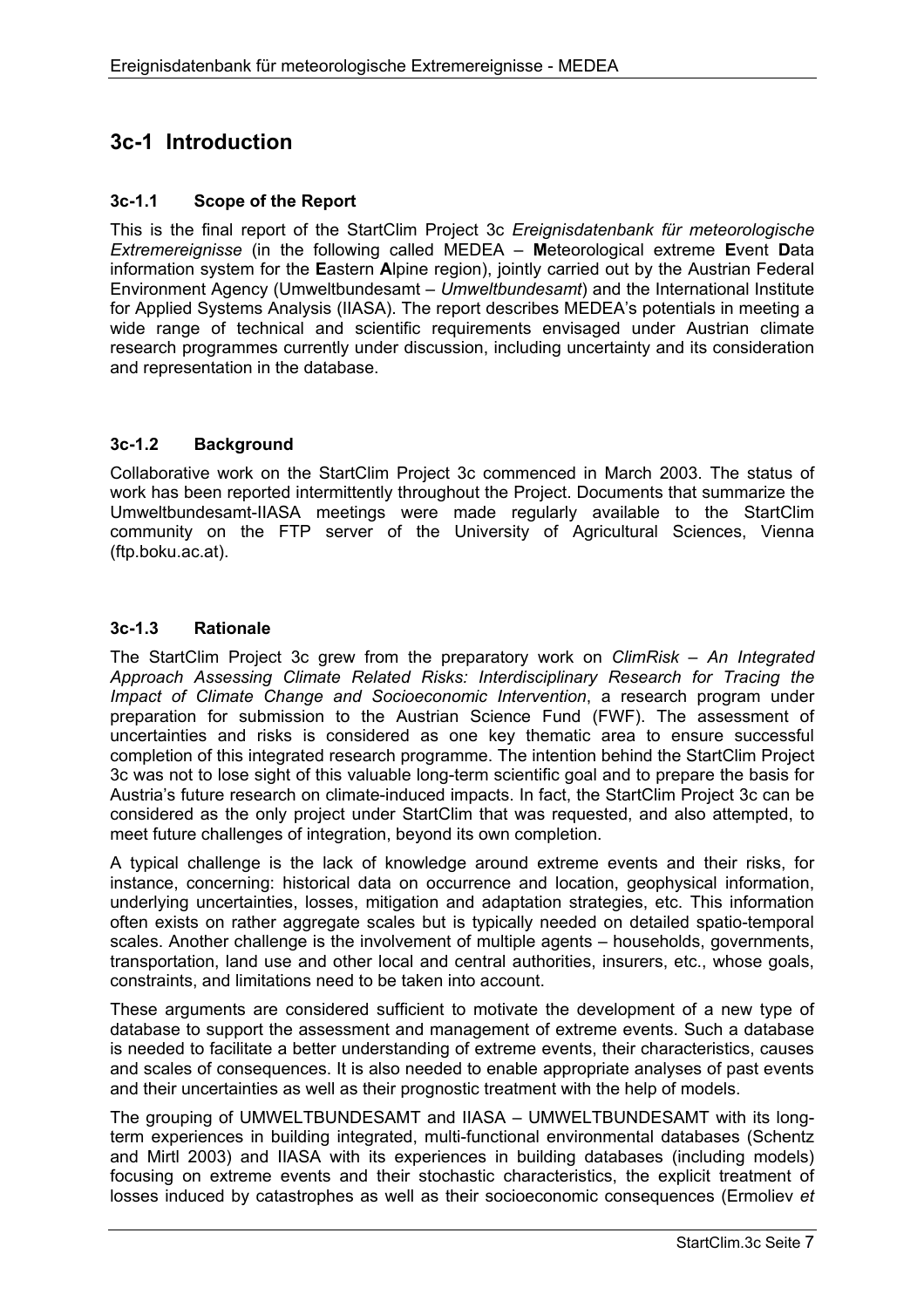*al.*, 2000; Ermolieva *et al.*, 2001; Jonas *et al.*, 2001, 2004) – was a logical consequence. A request for cooperation was submitted to UMWELTBUNDESAMT and IIASA prior to commencing Project 3c.

### **3c-1.4 Objectives**

The overall objective of the StartClim Project 3c is to establish a new type of data information system for extreme meteorological events that considers uncertainties and permits and supports the assessment of risks. The information system must be able to manage, classify and harmonize heterogeneous data; to record and follow their uncertainties; and to present the data in a way that permits integrated (including prognostic short- as well as long-term) analyses by the StartClim community and other users. The database has to be built in a way that facilitates easy extension defined by the needs of future programmes and activities in the field of climate change, such as ClimRisk and ProVision. To these ends, existing knowhow and software expertise developed under the umbrella of integrated environmental assessments have to be used.

Connections to other databases and accessibility via the Internet will be demonstrated in the form of examples.

### **3c-1.5 Conditional Framework**

StartClim Project 3c was requested to meet StartClim-internal integration requirements to the extent possible. In addition, Project 3c was requested to also take future integration challenges into consideration as they are to be expected in connection with Austria's planned environmental research programmes ClimRisk and FORNE *(Forschung für nachhaltige Entwicklung)*.

### **3c-1.6 Guide Through the Study**

While 3c-1 is meant to introduce MEDEA by describing the aims and background, chapter 3c-2 gives an outline of the scientific needs and requirements. Chapter 3c-3 deals with the technical aspects of MEDEA. In chapter 3c-4 we describe the major results within StartClim while chapter 3c-5 gives an abstract about the proposed follow-up since MEDEA doesn't finish within the time frame of StartClim.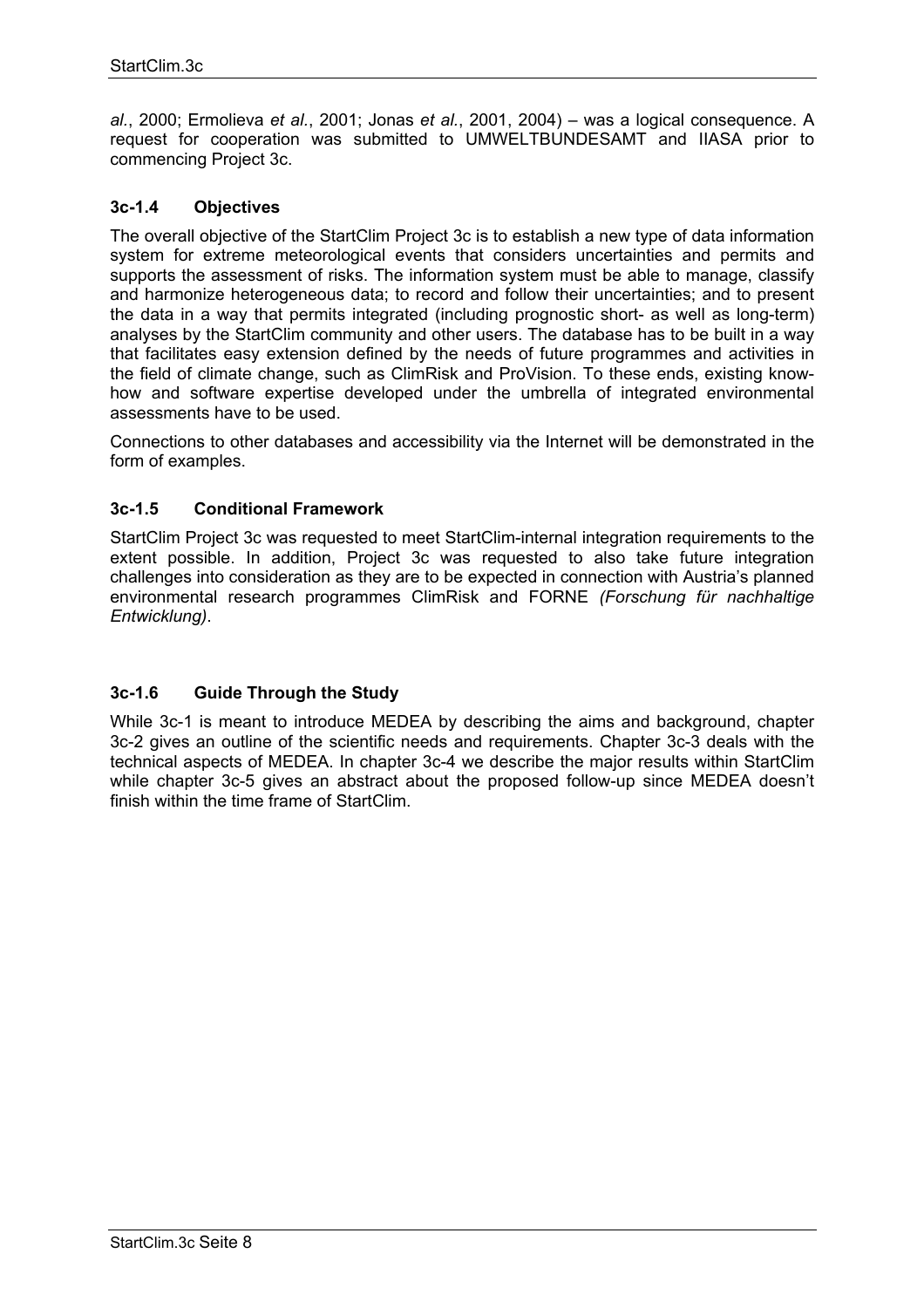# **3c-2 scientific requirements for MEDEA**

### **3c-2.1 MEDEA in the context of StartClim and AustroClim**

Dating from 23 May 2003, the enquiry to build an information system for the storage of the StartClim data was brought to Umweltbundesamt by the Institute of Physics and Meteorology (Prof. Kromp-Kolb) of the University of Agricultural Sciences Vienna. The positive response dated from 20 June was sent by Dr. Karl Kienzl, Umweltbundesamt.

From the start, the intention of MEDEA was to build up an architecture for a data information system that is not only suitable for StartClim, but also for further projects and programmes in the field of climate change research in Austria in the oncoming years (like FORNE, ClimRisk and possible StartClim-successor).

The short time frame of the second half of StartClim was used intensively by Umweltbundesamt and IIASA to provide an adopted system that has the capability to be:

- *suitable* for the requirements of StartClim,
- *flexible* for a possible successor of StartClim, and
- *expandable* for the requirements of ClimRisk and FORNE.

Keeping this in mind, Umweltbundesamt and IIASA can guarantee that MEDEA can accomplish the requirements of AustroClim.

### **3c-2.2 Collaboration between Umweltbundesamt and IIASA**

In addition to numerous informal contacts, a number of formal meetings took place between Umweltbundesamt and IIASA to monitor and document the progress of work (see table 3c- 1 below and Appendix 1 and 2). The core question repeatedly posed was how MEDEA can serve as an integrated data information system for the StartClim community (and other users) that considers uncertainty and meets the interests and demands of different stakeholders. The StartClim Project 3c offers two answers to appropriately overcome the addressed issue: 1) To make use of MORIS as a basis, Umweltbundesamt's Monitoring and Research Information System, which already offers many of the required characteristics (see chapter 3c-3); and 2) to introduce a solid uncertainty concept that meets the criteria of data heterogeneity and permits following uncertainty during data integration (see chapter 3c4.1.6).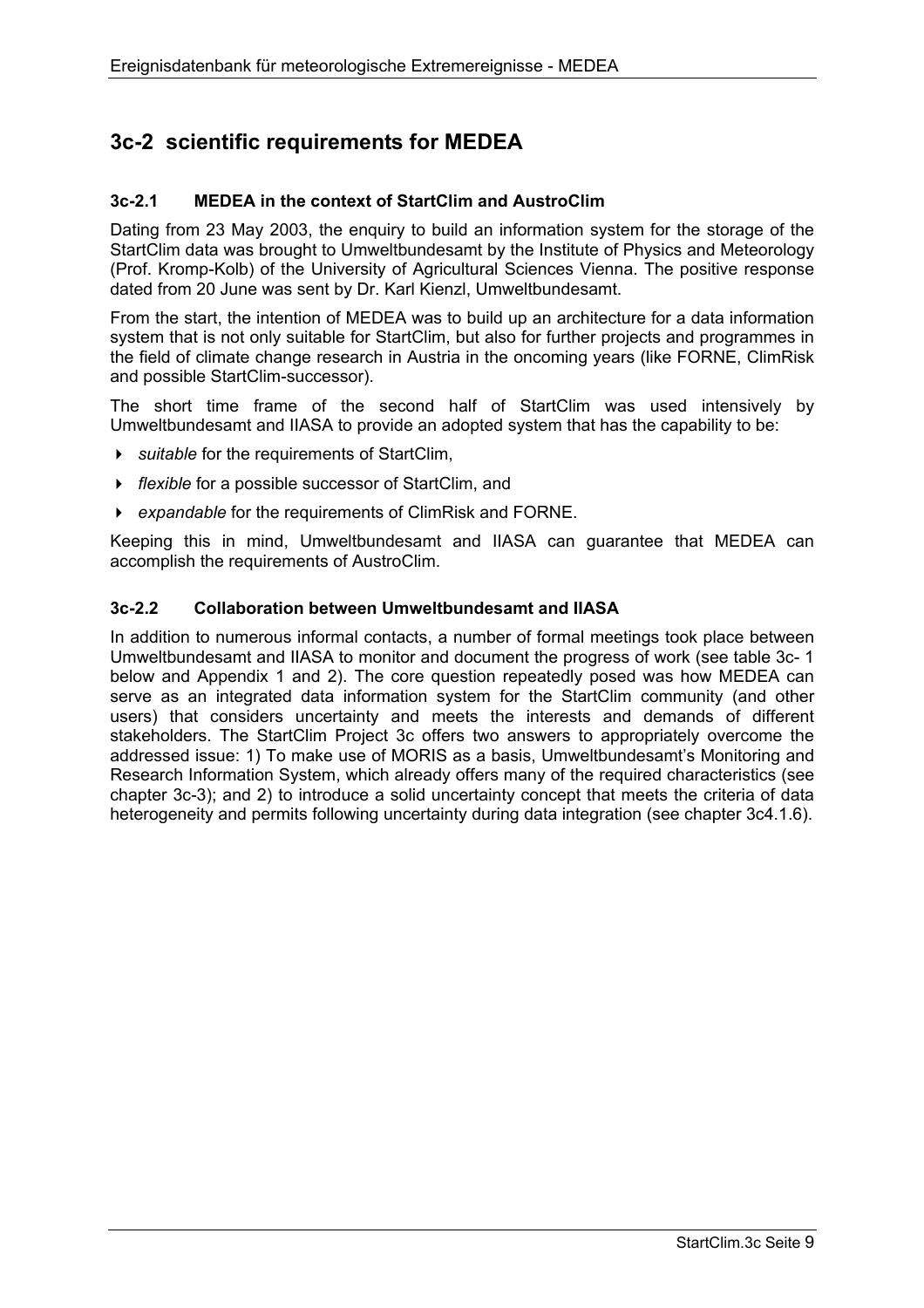| <b>Documented Meetings</b> |                                         |                                                                                           |  |  |  |
|----------------------------|-----------------------------------------|-------------------------------------------------------------------------------------------|--|--|--|
| When                       | Where                                   | <b>Available Document</b>                                                                 |  |  |  |
| 09 April 2003              | Umweltbundesamt,<br>Vienna              | Provision of Assistance, dated 23 April 2003                                              |  |  |  |
| 24 April 2003              | $IMP, Vienna^*$                         | Provision of Assistance, dated 07 May 2003                                                |  |  |  |
| 22 May 2003                | Umweltbundesamt,<br>Vienna              | Provision of Assistance, dated 27 May 2003                                                |  |  |  |
| 23 June 2003               | Umweltbundesamt,<br>Vienna              | Joint Presentation at 2 <sup>nd</sup> StartClim Workshop,<br>Vienna, 24 June 2003         |  |  |  |
| 11 July 2003               | IIASA, Laxenburg                        | Provision of Assistance, dated 17 July 2003                                               |  |  |  |
| 14 August 2003             | Umweltbundesamt,<br>Vienna              | Provision of Assistance, dated 20 August 2003                                             |  |  |  |
| 18 September 2003          | Umweltbundesamt,<br>Vienna              | Joint Presentation at 3 <sup>rd</sup> StartClim Workshop,<br>Vienna, 29-30 September 2003 |  |  |  |
| via email etc.             | No separate meeting; joint preparations | Joint Presentation at 4 <sup>th</sup> StartClim Workshop,<br>Vienna, 10 November 2003     |  |  |  |

**\* )** Institute for Meteorology and Physics, University of Agricultural Sciences Vienna *(Institute für Meteorologie und Physik, Universität für Bodenkultur Wien)*

**table 3c- 1: Documented Meetings.** 

### **3c-2.3 quality assurance**

(Test-)data of as many subprojects of StartClim as possible have been imported to test how the integration model of the heterogenous data performs in practical work.

In a second step also some selections of the data were made to find out, if they will be well accessible in the future.

The third quality test was to export primary data and selected datasets to EXCEL and SPSS to see if the possibility for special investigations is given.

The classification of the uncertainties has been mapped to the polyhierarchies of MEDEA.

All tests showed that the structuring work was done in a manner which fits the demands.

### **3c-2.4 innovation potentials: end-user-defined classes and the integration of uncertainties**

The common IT model of classes is expanded to end-user definable ones which produces a very flexible and extensible information system, the base for long term monitoring of meteorological, socio-economic, ecological and different other data.

We refer to Moss and Schneider (2000; see also Giles, 2002), who categorize uncertainties and espouse the use of a straightforward concept within the Intergovernmental Panel on Climate Change (IPCC) to illustrate where scientific uncertainties come from. Their concept reveals the advantage of fundamental structure. It considers four main categories – corresponding to confidence in the theory, the observations, the models and the consensus within or across disciplines – to which we attach scientific quality labels to indicate whether plausibility, validation or verification (ascending order of strictness) can be achieved (see Fig. 3c-1).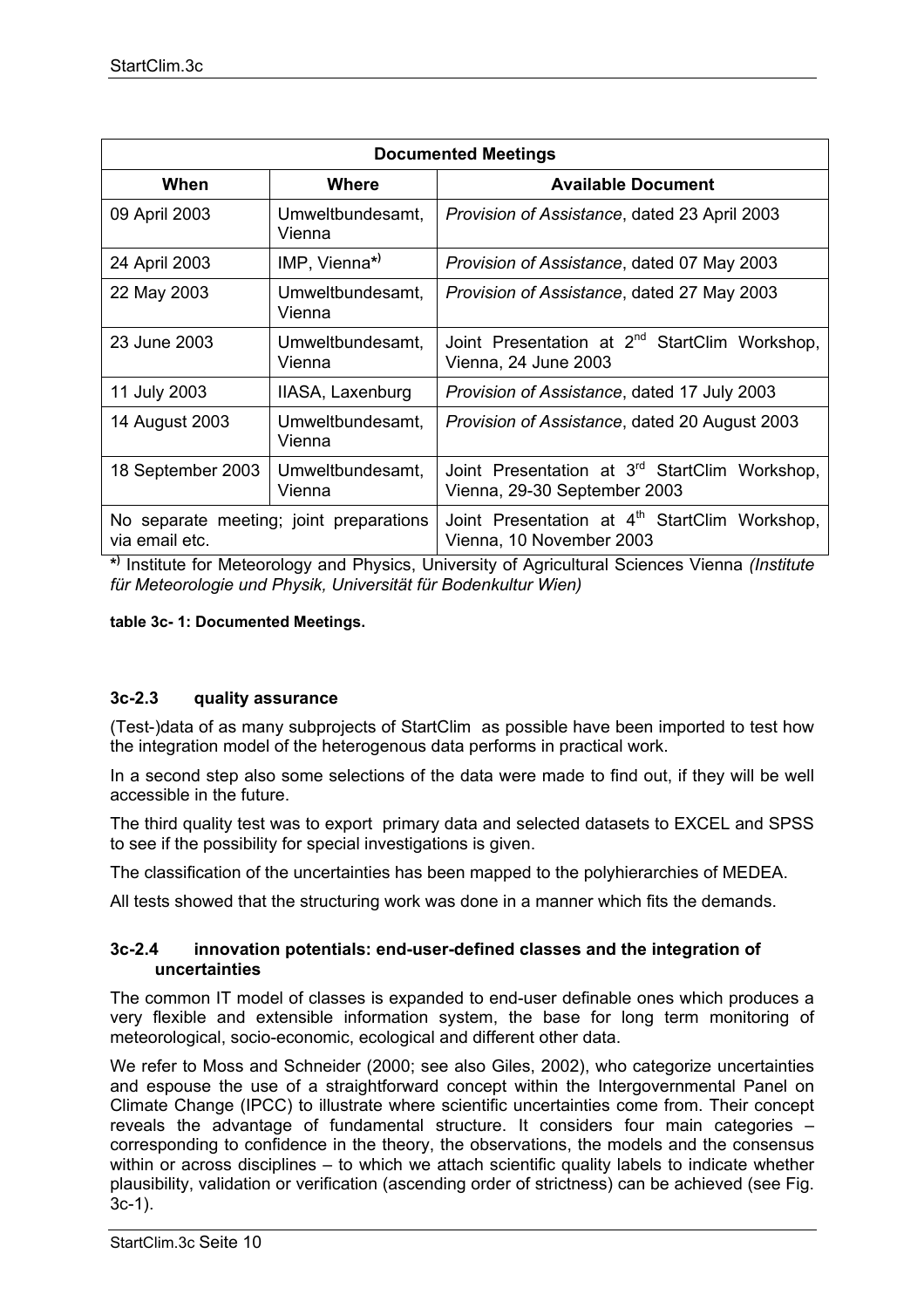In accordance with this concept, only observations (measurements) – uncertain per  $se - can$ be verified, but none of the other categories.

To justify theory as a self-standing uncertainty category, reference can be made, e.g., to the famous Michelson-Morley experiment performed by Albert Michelson (1852–1931) and Edward Morley (1838–1923) in 1887. It was motivated by the search for an absolute reference frame, within which absolute motion can be measured. This experiment can serve as a classical and illustrative example that theory and observation – although individually "solid" – did not match, simply because the current physical understanding at that time was insufficient. However, theories – like diagnostic models – are our reflection of reality and can never be considered complete; final truth cannot be achieved. Therefore, theories and diagnostic models can only be validated or, alternatively, falsified (which is a controversially discussed issue on its own).

Consensus (soft knowledge) as well as prognostic modeling also give rise to uncertainty. However, these two categories can, at best, only be judged as plausible; they can neither be validated nor verified.



**figur 3c- 1: The four-axis concept of Moss and Schneider (2000; see also Giles, 2002) to trace where uncertainty comes from, modified to show which scientific quality in terms of plausibility, validation and verification can be achieved.**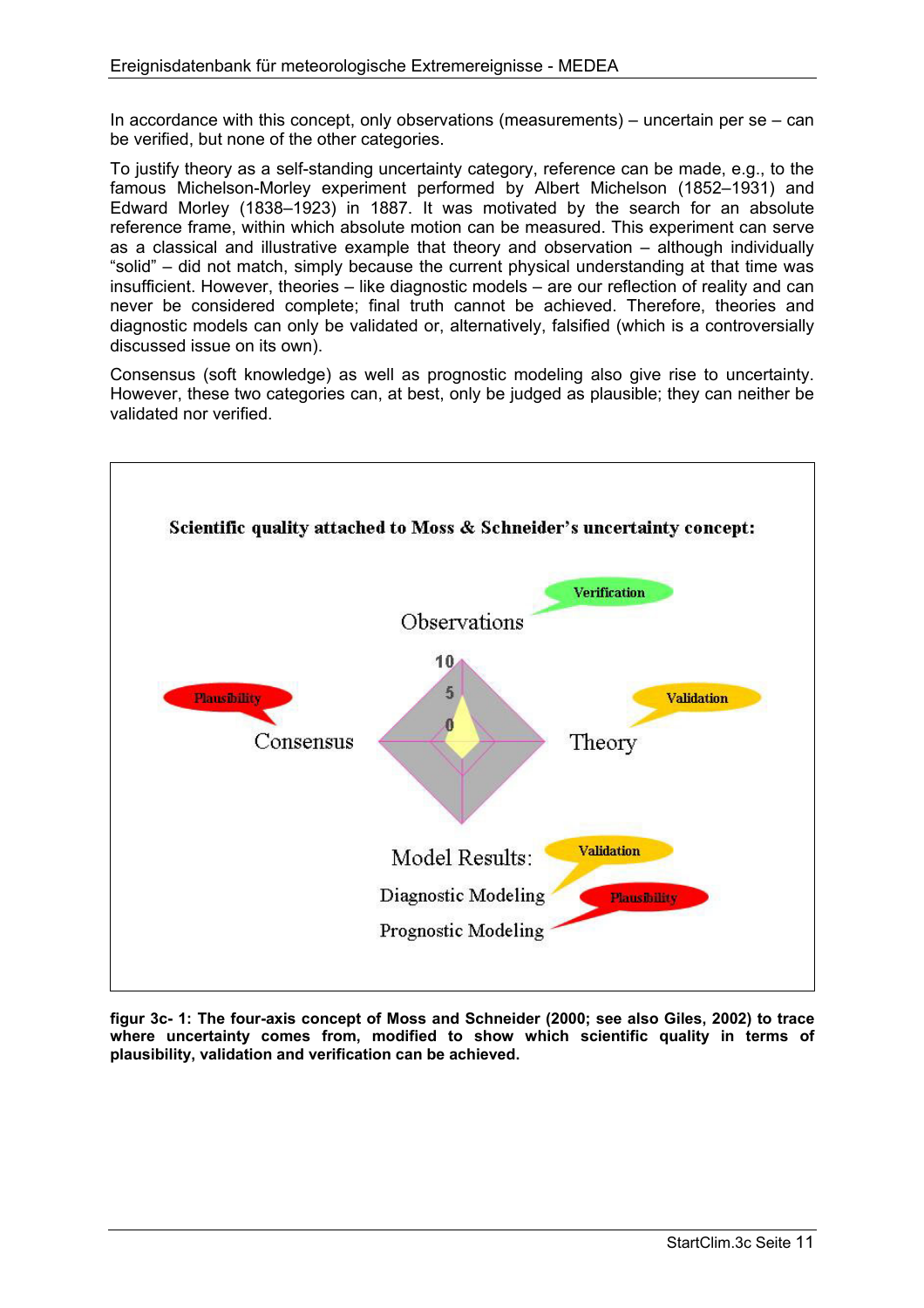# **3c-3 technical requirements for MEDEA**

### **3c-3.1 requirements**

The information system has to be able to map following data:

- meteorological sites and their describing attributes , meteorological parameters and time series measured at those sites.
- meteorological events, classified by an extensible system, and a collection of several meteorological parameters.
- geomorphological impacts as e.g. floods, mudflows, avalanches, …. and all the parameters measured along with them.
- Economical impacts of meteorological events, e.g. distructions of buildings, agricultural land, and the influence on plant growth and harvests.
- Observations of meteorological events and their impacts by common people.
- Geographical, political, hydrological and other a regions or structures (e.g. rasters) describing the surroundings of sites and places of observations
- Data Classification according to the system of Schneider Moss
- Detailed data on the methods of observation, measurement, calculation, … to enable valid interpretation of data even later on.
- $\triangleright$  Data about the projects, subprojects, initiatives tasks to make the data management easier.
- Data on actors as they are relevant for projects, to make questions possible when further facts about the data should be required.
- All kinds of important notes like scratches, photos, articles, documents.

The information system has to provide the following functionalities:

- ▶ Import and Export routines for data and metadata
- ▶ Tools for structuring data according to different, sometimes contradicting systems.
- ▶ Tools for surfing through the data
- ▶ Simple reporting
- $\triangleright$  Simple time series display
- Interfaces for Statistics Tools like SPSS and MS EXCEL
- ▶ Standard TXT and CSV Interfaces

### **3c-3.2 solutions so far**

So the Solution had to have at least the following features:

- Adaptability for heterogenous data (a single set of attributes would not match for events, sites, regions, ….)
- Extensibility (the future will certainly bring new kinds of data)

So only a generic system with all the other features described above could meet the task. Fortunately the Umweltbundesamt had developed an information system for the Austrian part of the UN ECE project "Integrated Monitoring" which had to meet nearly the same tasks. So the experts made successful tests with testing data supported by the different projects and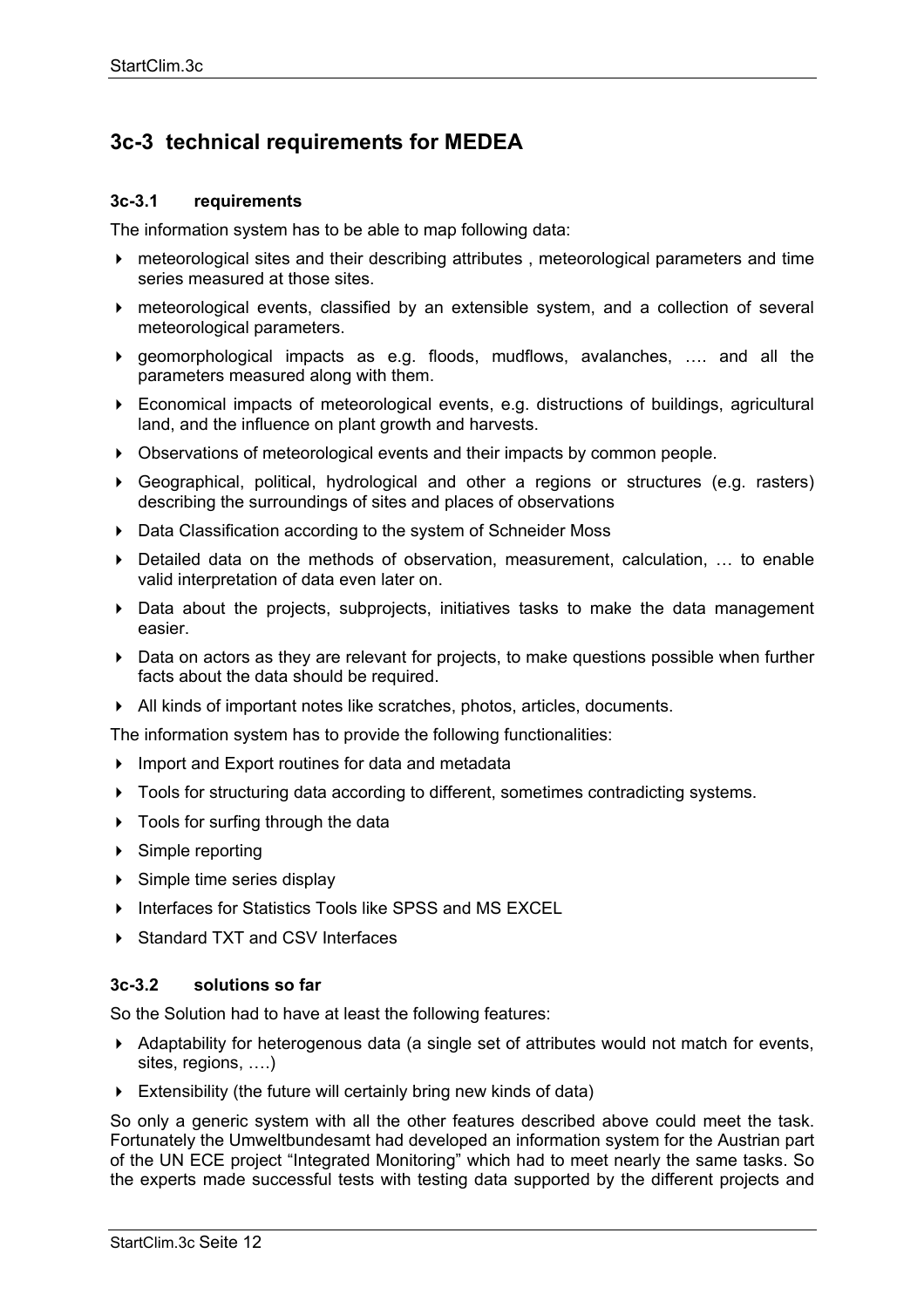found out that the information system fits for the requirements of StartClim and the following projects if the additional features described in 3c-2.3 can be installed.





**figur 3c- 2: Treeview showing Uncertainties in the polyhierarchy of Parameters**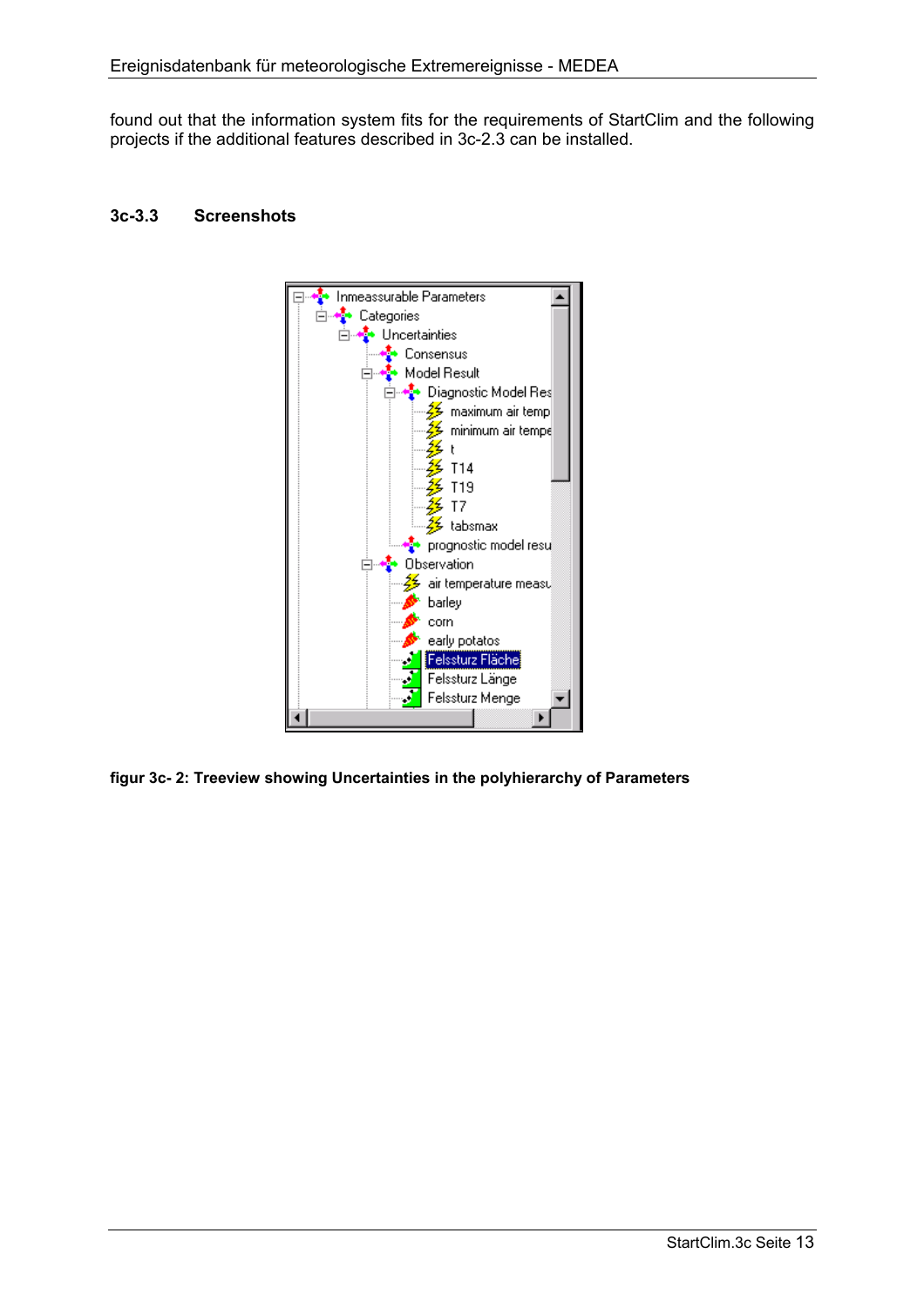

### **figur 3c- 3: Polyhierarchy of events showing a specific flood in 2 Positions:**

(1) In the tree of meteorological events, since it is the impact following a certain meteorological event.

(2) In the structuring tree of geomorphological impacts.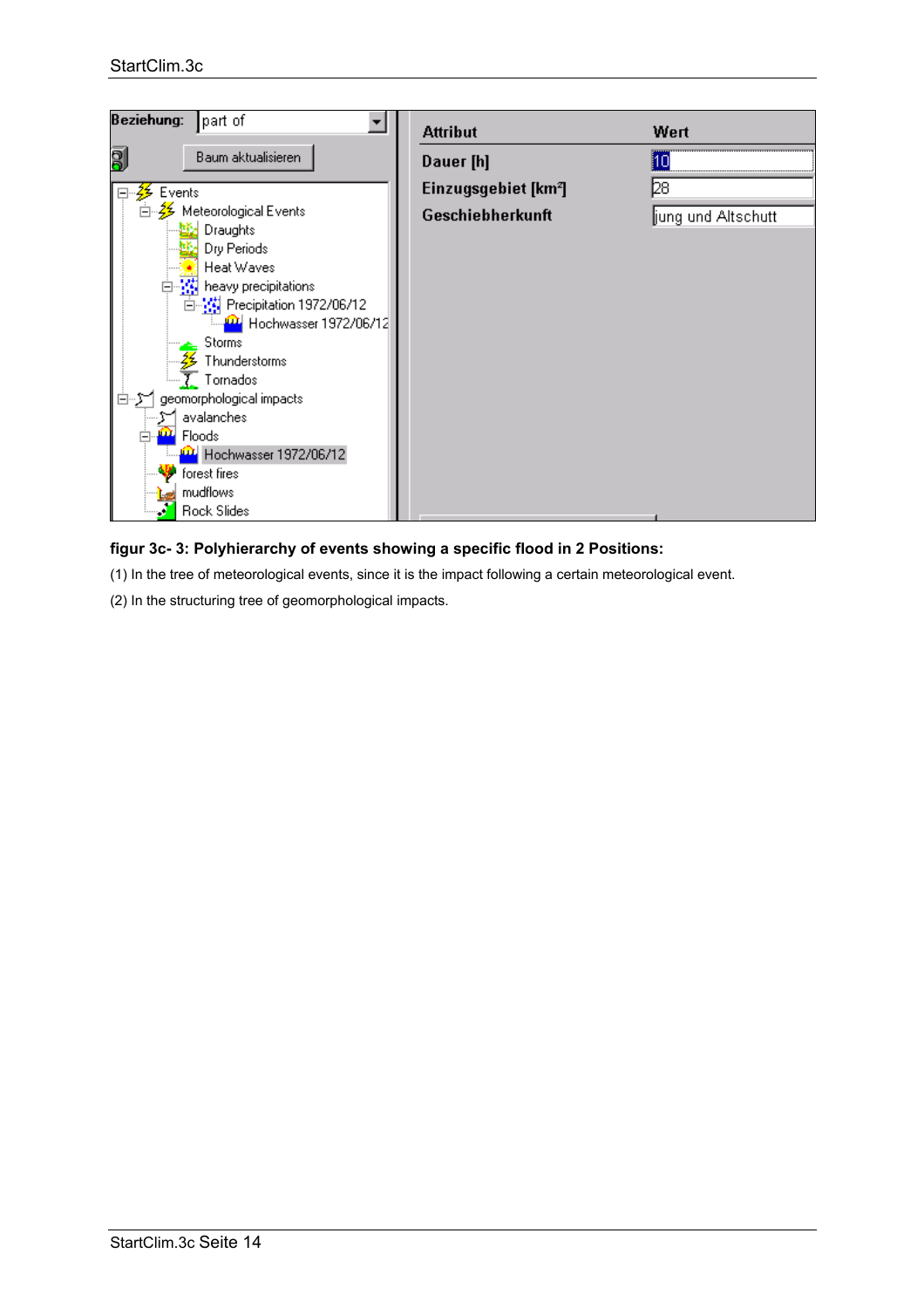### **3c-4 outcome within StartClim**

### **3c-4.1 Mapping of the supported Data**

All supported data and all metadata and data management data could be mapped into MORIS without major problems.

### *3c-4.1.1 Meteorological extreme events*

The possibility to map all data around meteorological extreme events was tested with an extract of the Austrian flood and avalanche database of the BFW. Not only that all recorded data could easily be mapped to MORIS, it was also possible to structure the events according to different categories using the built-in feature of polyhierarchie

### *3c-4.1.2 Impacts of the meteorological extreme events*

The descriptions of extreme events and extreme periodes as well as the regions, villages and districts that were effected and all meteorological, economical and geomorphological parameters exactly fit into the package "specimen", "object" and "parameter". With the possibility to establish polyhierarchies the relation to the meteorological extreme events could be mapped as well as categorization of those events.

### *3c-4.1.3 Data of meteorological monitoring*

Since MORIS was built for any kind of ecological monitoring data it is not difficult to record meteorological data.

### *3c-4.1.4 Data of observations of common people*

Whenever observations of common people have to be recorded you have to store all the data about the "Umfrage". The methode used, the person(s) who observed, the method used to verify the data, and sometimes photos and scratches that were made during the observation or during the "Befragung". Those data are stored in the Packages "Methodes" , "Archive" and "Actors"

### *3c-4.1.5 Descriptions of the methods of observations and measurements*

Even though scientific observations are done with more precise and distinct methods than those of common people it is always useful to precisely describe the methods used. MORIS had no difficulty to record any of those descriptions.

### *3c-4.1.6 Uncertainties*

As mentioned above the categorization of all observations and other data according to the model of Schneider Moss was an outstanding scientific need for the information system. This categorization could be management with the use of polyhierarchies amongst the parameters observed.

### *3c-4.1.7 Different metadata*

Of course meteorological, geomorphological, economical and agricultural parameters have different so called primary metadata as e.g. upper limit, lower limit, resolution, etc. Since this is a fact for all outcommings of observations and measurements, MORIS has been built to serve those needs and we did not have any problem to map different metadata to MEDEA.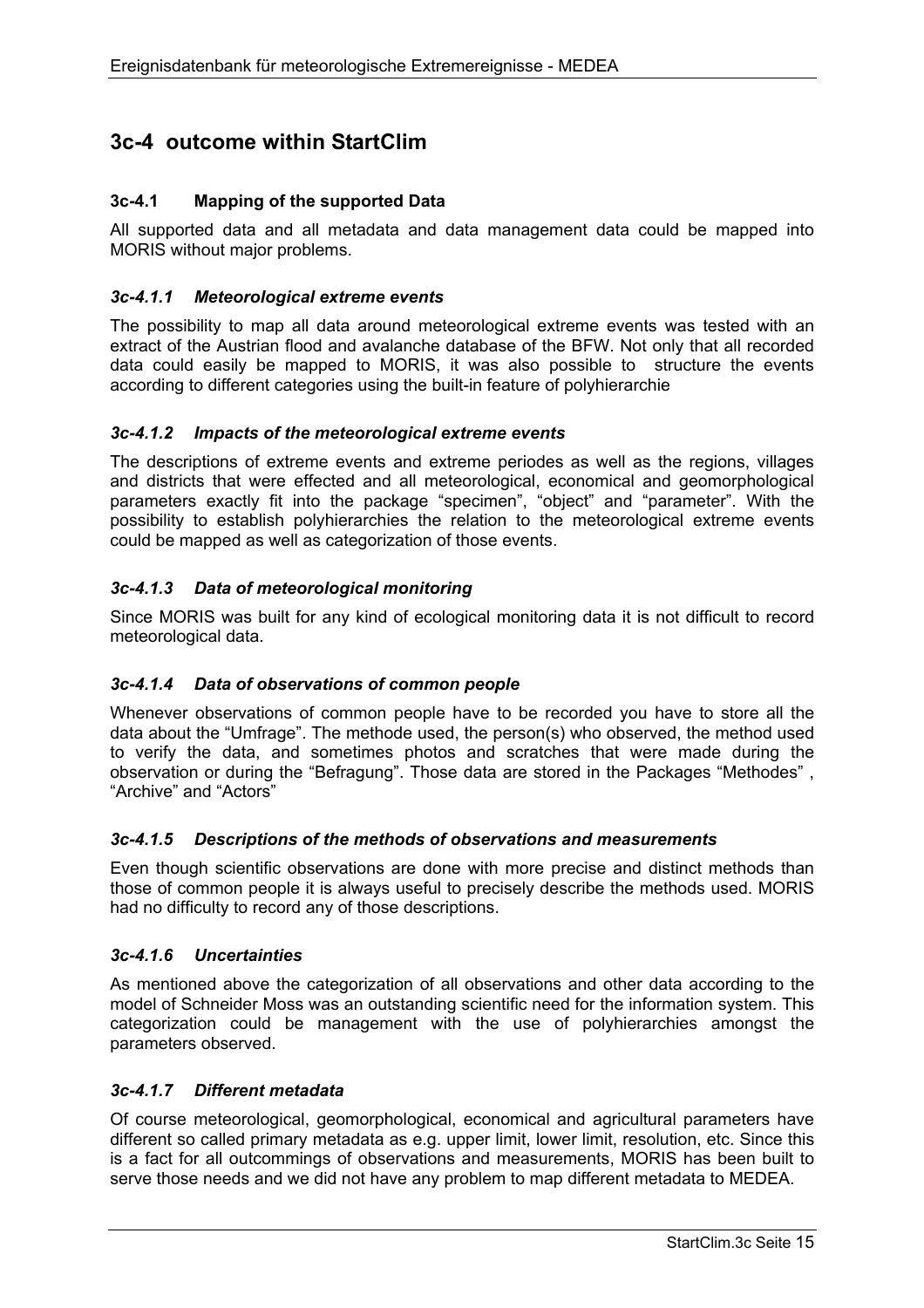### **3c-4.2 Functionalities available**

- Import and export routines for data and metadata are standard features of MORIS and proved to fit all the demands that arose during StartClim. Of course the possibilities to import classes which are just in the process of implementation will be of great use, whenever data which are already well structured according to categories. (e.g. the tornado monitoring data)
- $\triangleright$  Hierarchies as auxiliary structures are very common in the whole IT-world. Polyhierarchies are wide spread in the scientific world as our world can not be described in 1 homogenous mono-hierarchical system. So there are two effects: Users are not so aquainted with the IT part of polyhierarchies but once they have got accustomed to them, they are really widely using them.
- Overviews over complex, heterogenous data are, no doubt, always difficult, and so it is with the data of StartClim. But the built-in tools of MORIS are of great help for the users:
	- $\circ$  The treeview to show the polyhierarchies
	- The drill into function which allows the user to surf along any way of relations amongst the data
	- $\circ$  The built-in index
- MEDEA has no built-in tool for complex reporting, it is much more thought to use the generic interfaces for adding a standard reporting tool to meet reporting needs.
- The built-in tool of MORIS can be used to display time series but can not display frequencies or interdependencies or any other statistic facts. Those tasks have to be accomplished by external tools or may be implemented in the future, if the permanent need makes more comfort necessary
- The Interfaces for Statistics Tools like SPSS and MS EXCEL are very comfortable and in combination with the selection tool they can serve various purposes.
- The standard TXT and CSV Interfaces work according to the state of the art and proved useful when importing data.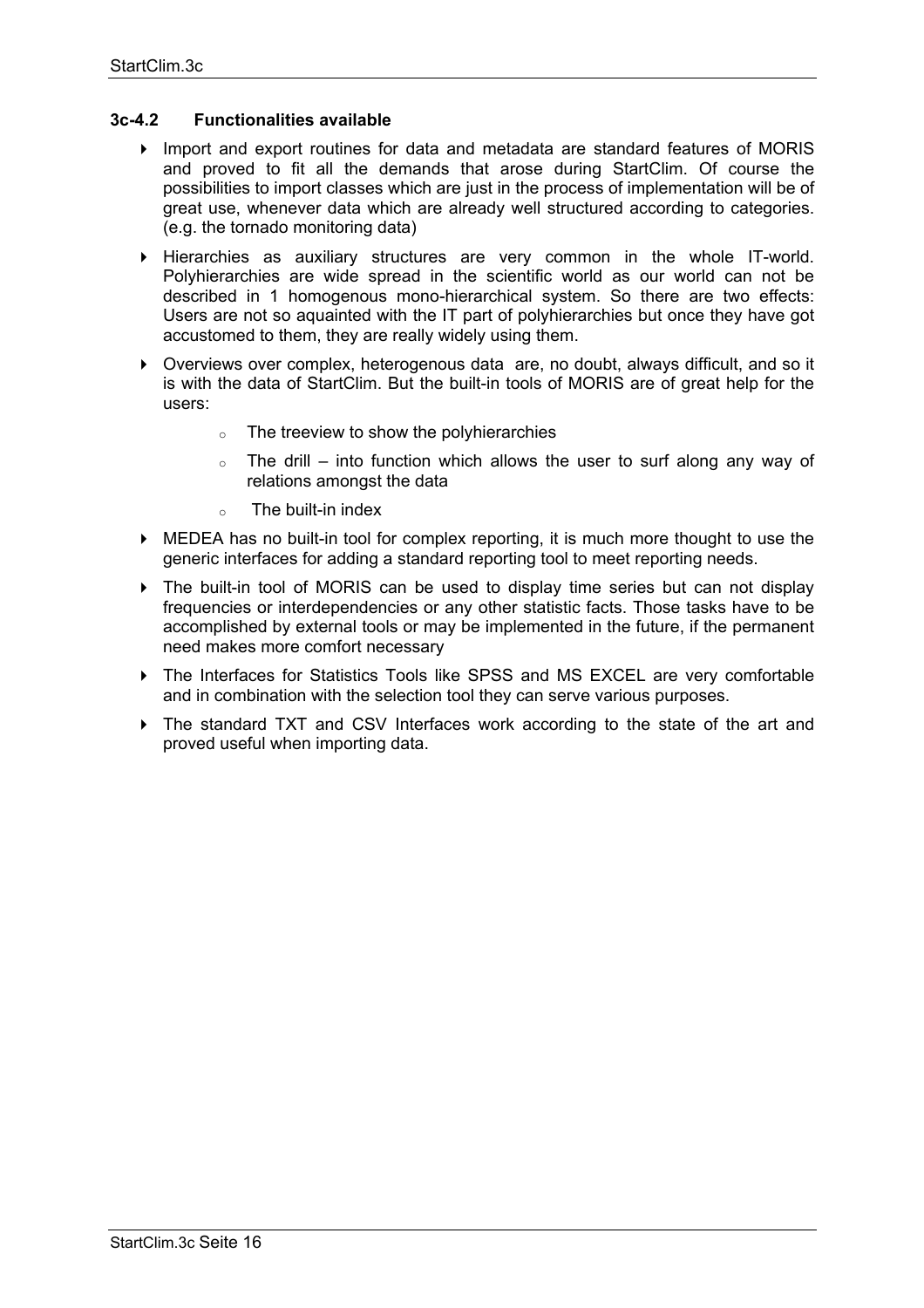### **3c-5 Future Perspectives**

During the project it became that the following extensions would enhance the usability and utilisation of MEDEA:

- WEB Interface would allow project partners to view, extract and access data over the internet
	- o There is at this point no need to perform administrator tasks like class definition over the internet. However, visualisation of data stored in MEDEA with an WEB browser seems a basic necessity. Since nearly all functionalities of the user Interface of MEDEA are already implemented once in one or another application of the environment agency its clear that this is no technical but only a financial question.
- GIS Integration for selection, presentation and statistical calculation of data.
	- $\circ$  A low level GIS Integration for data stored in MORIS is already available. This integration is semistatic, that is to say it has to be extended for every new class defined. This could be automated by procedures on any level between database and GIS (stored procedure, web service, GIS Macro, ….). A more adequate solution would be an interactive interface which can easily handle time series, class dependend attributes, related parameters, statistic output, ….. a very versatile GIS interface should be implemented. Previous tests in other projects with tools like WEB GIS and disy Cadenza clearly demonstrate the benefits of this approach.It also became apparent, that a real universal GIS interface implies a lot of effort.
- Integration of existing dislocated databases as e.g. the flood and avalanche database of the BFW.

Ecological monitoring in general and StartClim in particular involve access of data sources of various institutions situated at different geographical locations. Integrating systems need to access already existing topic databases independent of the geographic location, database vendor, etc. As a consequence the following tasks have to be accomplished to integrate data:

(1) data aggregation: most of the time data are not needed in the best granulation available

(2) access control: No Integration can be done without it

(3) data transportation: a lot of techniques are ready for use

(4) data mapping: joining, merging, adding, translating the semantic. A common ontology has to be established, better the process of establishing it has to be defined.

(5) data presentation: (graphical, alphanumeric, multimedia) display, export, ….

A common data exchange method between partners is export – transport - import. This can be quite useful for small amounts of data are to be transferred and if the data are static.

Higher level exchange methods require a different approach. Upcoming technologies like GRID Technology will eventually offer tools to help accomplish the mentioned tasks.

Depending on the detailed requirements and the funding various stages of extensions are possible. To ensure the active cooperation of all project partners in the future, it is recommended to implement the Web interface.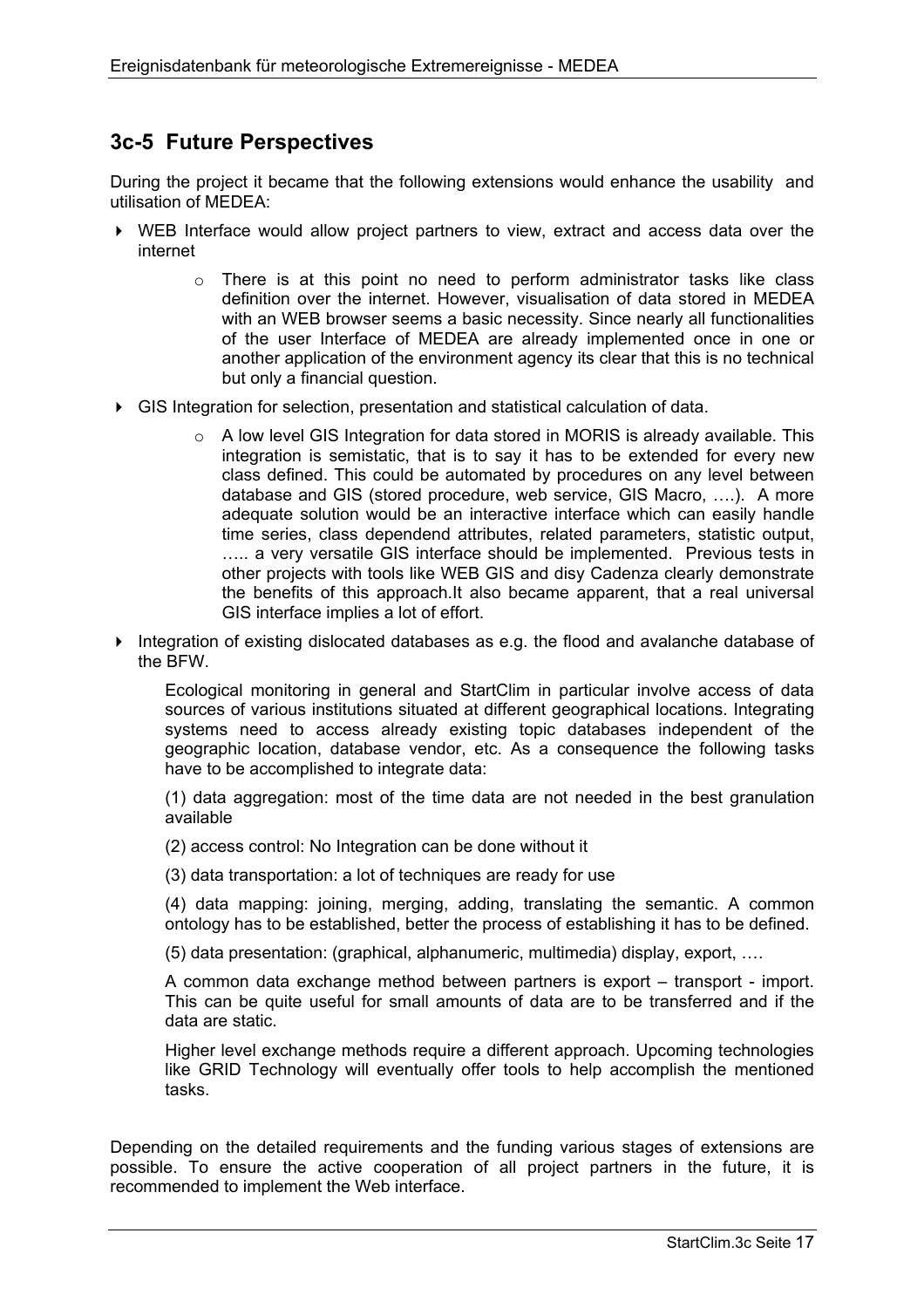### **literature**

- Ermoliev, Y., Ermolieva, T., MacDonald, G., Norkin, V., Stochastic Optimization of Insurance Portfolios for Managing Exposure to Catastrophic Risks, Annals of Operations Research, 99, 207-225, 2000.
- Ermolieva, T., Ermoliev, Y., Linnerooth-Bayer, J., Galambos, I., The Role of Financial Instruments in Integrated Catastrophic Flood Management. In the Proceedings of the 8-th Annual Conference of the Multinational Financial Society, Garda, Italy, July 2001.
- Giles, J. (2002). When doubt is a sure thing. Nature, 418, 476–478.
- ▶ Jonas, M. and S. Nilsson, 2001: The Austrian Carbon Database (ACDb) Study Overview. Interim Report, IR-01-064, International Institute for Applied Systems Analysis, Laxenburg, Austria. Available on the Internet: http://www.iiasa.ac.at/Research/FOR/acdb.html?sb=14.
- Jonas, M., S. Nilsson and K. Compton, 2003: Lessons from the Austrian Carbon Database study. *Climatic Change* (forthcoming).
- Moss, R.H. and S.H. Schneider (2000). Uncertainties in the IPCC TAR: Recommendations to lead authors for more consistent assessment and reporting. In: R. Pachauri, T. Taniguchi and K. Tanaka (eds.) *Guidance Papers on the Cross Cutting Issues of the Third Assessment Report of the IPCC.* Intergovernmental Panel on Climate Change (IPCC), c/o World Meteorological Organization, Geneva, Switzerland, 33–51.
- Schentz, H., M. Mirtl (2003) MORIS an universal information system for environmental monitoring. In: G.P. Schimak, D.A. Swayne, N.W.T. Quinn, R.Denzer (eds.) *Environmental Knowledge and Information Systems* . Environmental Software Systems Volume 5. IFIP Conference Series, 60-68..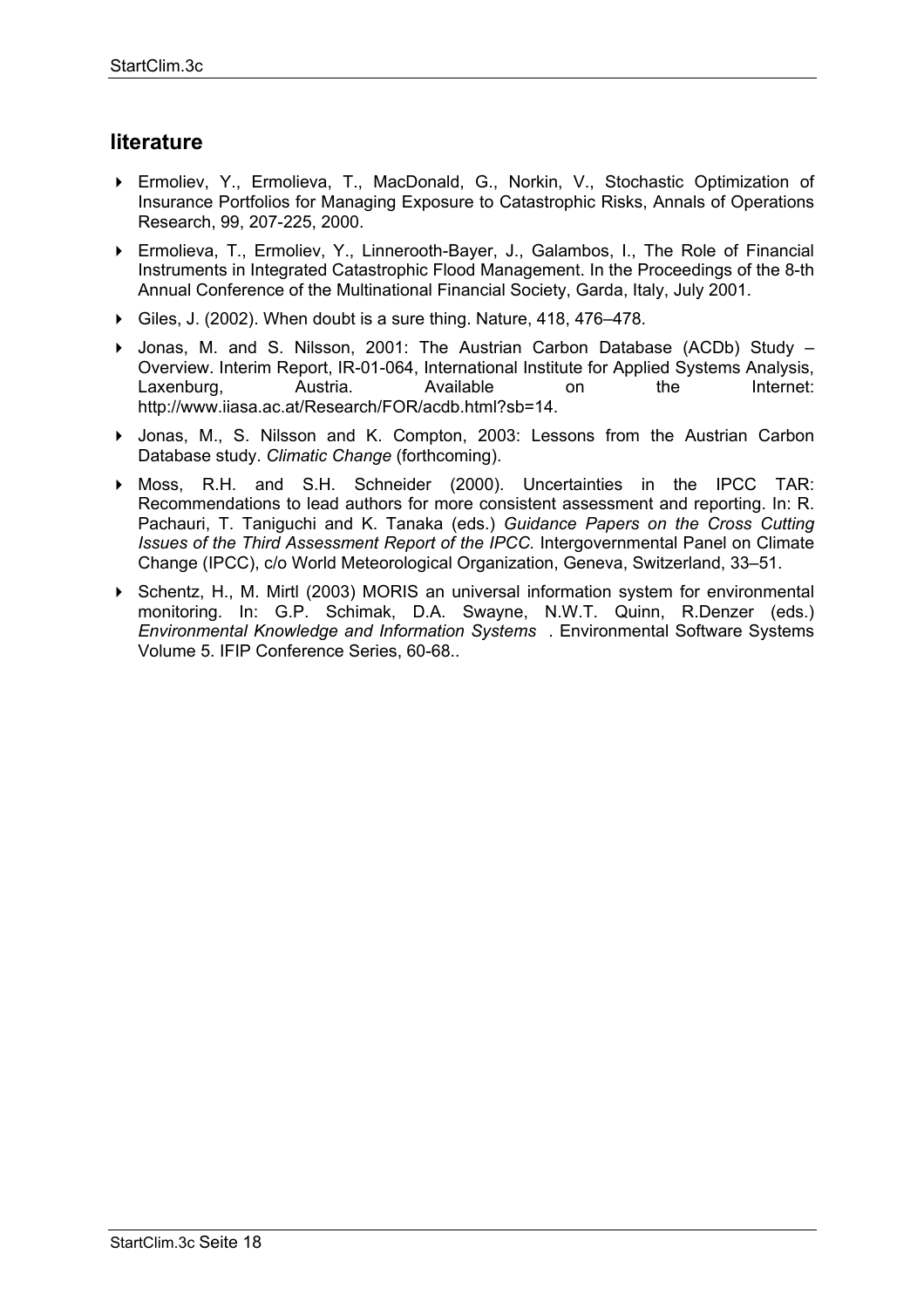# **Figures and tables**

### **figures**

| figur 3c- 1: The four-axis concept of Moss and Schneider (2000; see also Giles, 2002) to  |  |
|-------------------------------------------------------------------------------------------|--|
| trace where uncertainty comes from, modified to show which scientific quality in terms of |  |
|                                                                                           |  |
| figur 3c-2: Treeview showing Uncertainties in the polyhierarchy of Parameters13           |  |
| figur 3c-3: Polyhierarchy of events showing a specific flood in 2 Positions:14            |  |

### **tables**

|--|--|--|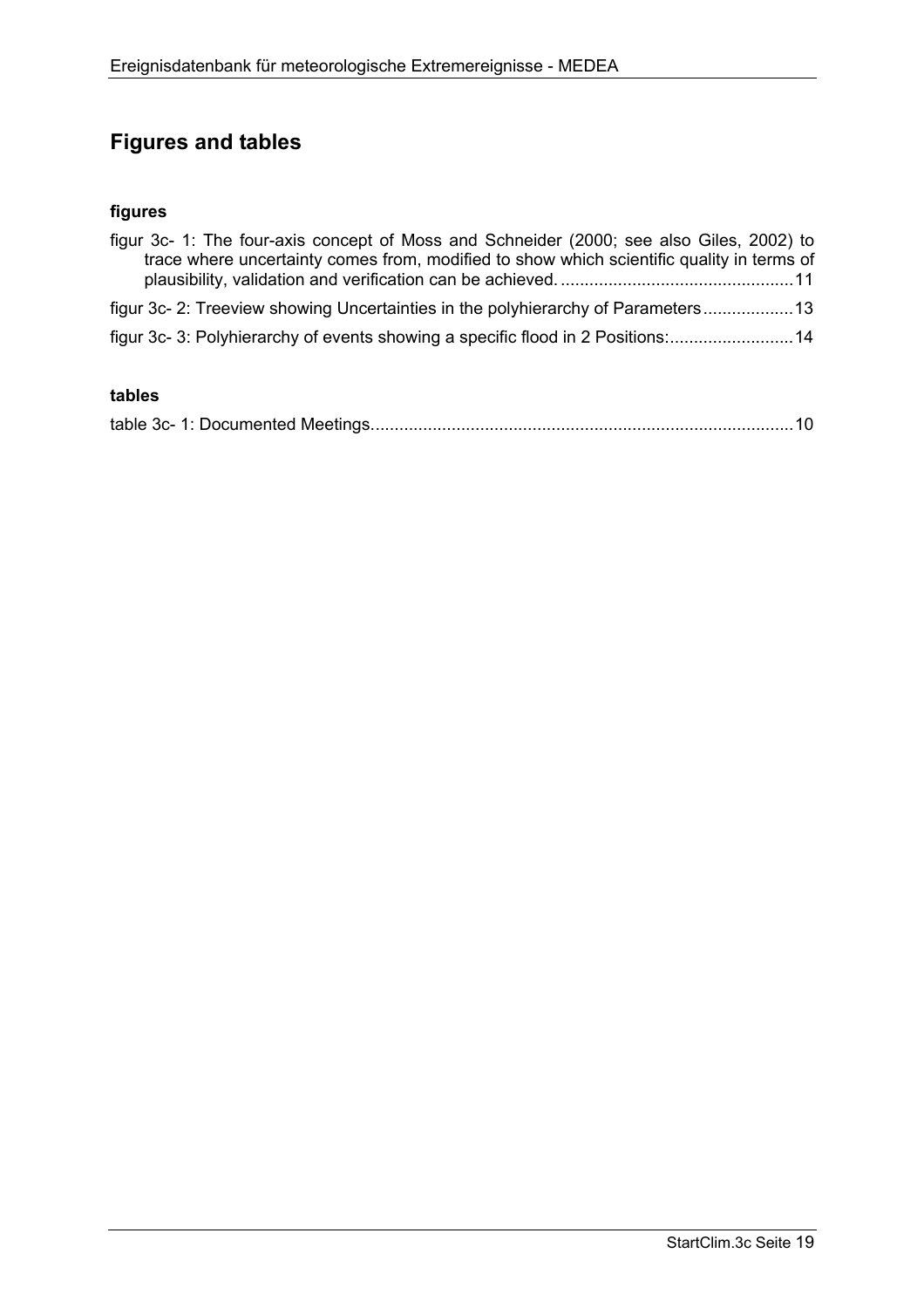## **Appendix 1:**

**Provision of assistance to Umweltbundesamt in carrying out StartClim Project 3c:**  *Ereignis-Datenbank* **(***Db Project* **hereafter)** 

### **Meeting at Umweltbundesamt, 9 April 2003: JB, MK, HS, JW (Umweltbundesamt); TE, MJ (IIASA)**

Note: The purpose of this document is to provide assistance to Umweltbundesamt in carrying out the Db Project and to generate value-added benefit by addressing scientific and other issues of concern during this process. This document is not meant to serve as a protocol. However, it reflects major points of discussion and can, therefore, be used to make them transparent to the StartClim community.

#### *I. Discussed Issues:*

1. StartClim  $\leftrightarrow$  ClimRisk

The Db Project is exposed, more than other projects under StartClim, to the need that it will also be of use to the follow-up ClimRisk program. Toward this end, key issues that need to be kept in mind are *integration*, *uncertainty*, *risk*, *prognostic modeling* (see also Issue I.5 below) and others.

2. Transparency and Provision

The StartClim Db is meant to serve as a tool that aims at integrating Austria's climate change related research. It will not replace existing, officially agreed and widely accepted, Austrian databases. It will also be made accessible to the interested public. The Umweltbundesamt will kindly consider these issues as it is also within its mandatory regulations.

3. Getting Started: Bottom-up  $\leftrightarrow$  Top-down

(a) Bottom-up: A questionnaire on which data are available within and/or will be generated by the StartClim community has already been sent out. A good overview of data providers and customers is not yet available, as many replies have not been received so far. This feedback will drive the building of the Db from a thematic point of view.

(b) Top-down: Key questions concerning the purposes of the Db, its technical and functional capabilities, etc., need to be identified and addressed in parallel.

(c) Bottom-up  $\leftrightarrow$  Top-down: After merging, the two approaches are suited to serve as the basis for a 'list of obligations'.

4. Structure of Data

Our thinking, when driven by uncertainties, implies structuring the data (and thus the Db) to an extent that goes beyond our current thinking, which is determined by mean values only. Moss and Schneider (2000; see also Giles, 2002) espouse the use of a straightforward concept within the Intergovernmental Panel on Climate Change (IPCC) to illustrate where scientific uncertainties come from. It involves four main categories, corresponding to confidence in the theory, the observations, the models and the consensus within or across disciplines.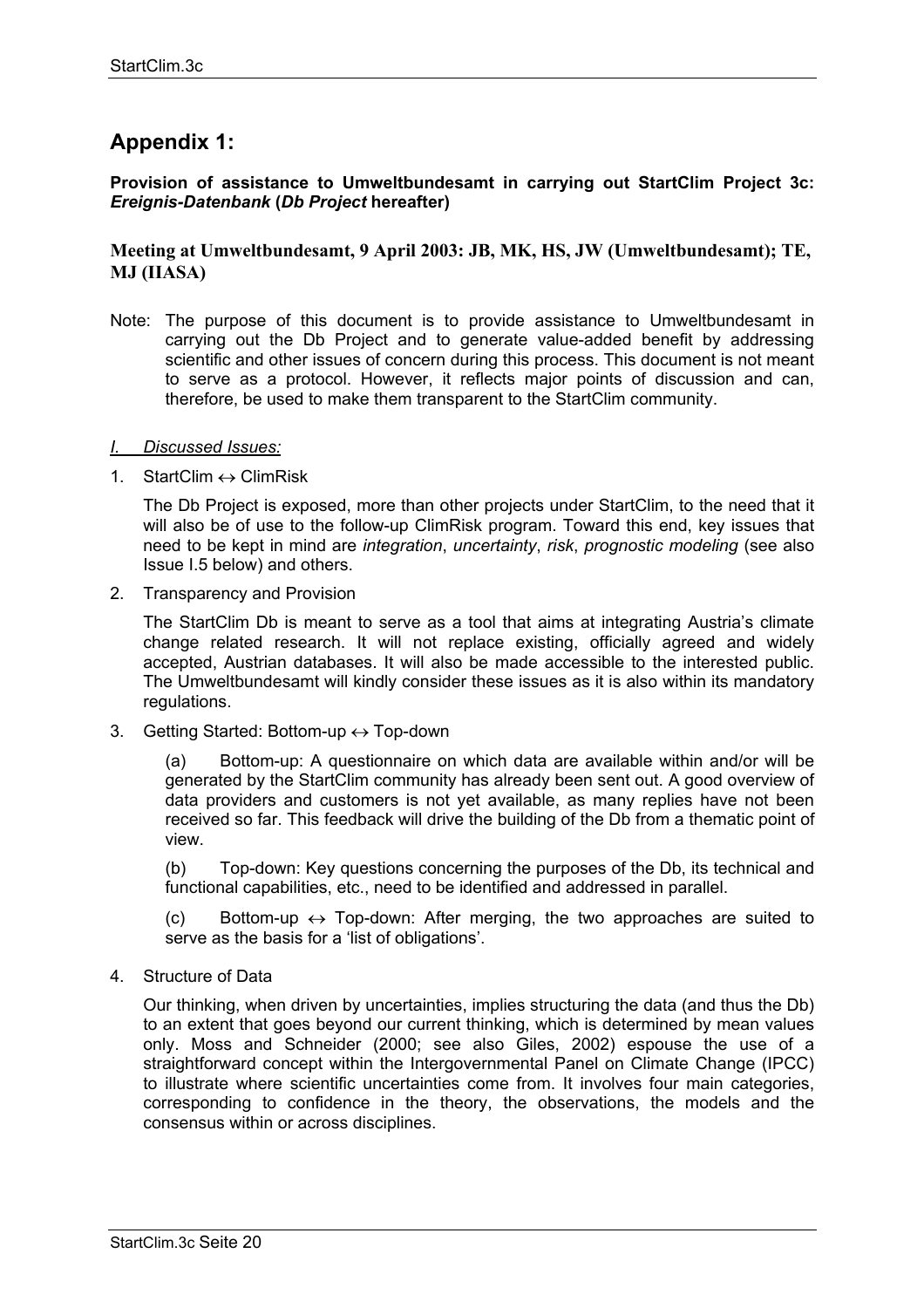### 5. Diagnostic ↔ Prognostic

### *This issue is mentioned although it is implicitly included in Issue I.4.*

The understanding so far is that StartClim will mainly focus on historical data, with the main focus on the last five decades. In contrast, ClimRisk will also foresee prognostic modeling (with scenarios until 2020/2050), which is why historical data need to be compiled for much longer periods.

### *II. Endorsed Issues:*

- $1. T_0 13.$ 
	- (a) To continue the effort of identifying the data providers and customers of the Db, their data contributions and requirements, etc., (bottom-up approach).
	- b) To commence, in parallel, with identifying and answering the key questions that underlie building this Db (top-down approach). To these ends, to establish contact with H. Kromp-Kolb and other relevant colleagues and seek their input as soon as possible.
	- c) To complete the 'list of obligations' as soon as possible. (This will also serve as the basis for a limited call for tenders to explore the competitiveness of the Umweltbundesamt/IIASA-cooperation in building the Db).
- 2. To I.4

To follow up the IPCC discussion on uncertainty and explore its relevance and consequences for the Db Project.

3. To I.5

See Issue II.2 above.

#### *III. Recommendations:*

- 1. It is suggested that the scientific bottom up–top down approach, which will serve as the basis for the still-to-do 'list of obligations' is overlaid with a critical time path that resolves tasks by weeks. The Umweltbundesamt team may use this critical time path to identify crucial bottlenecks. After the 'list of obligations' and the critical time path have been balanced, it is suggested that a summary document is forwarded to all other StartClim teams, providing them with the necessary information that are key to their interaction with the Db Project.
- 2. It is suggested that great caution is shown when the purposes of the Db, its technical and functional capabilities, etc., are identified. This discussion should not only be driven from a purely technical point of view (that is, by promises on what the Db will be capable of doing). It is suggested that equal, if not greater, emphasis is given to an adequate (internal as well as external) documentation of the Db so it can be easily understood and operated and is broadly accepted among scientists.
- 3. It is anticipated that running the top-down approach (see Issue I.3b), in combination with discussing uncertainty (see Issues I.4 and I.5), will require more time than expected. Therefore, it is suggested to pay early attention to these tasks.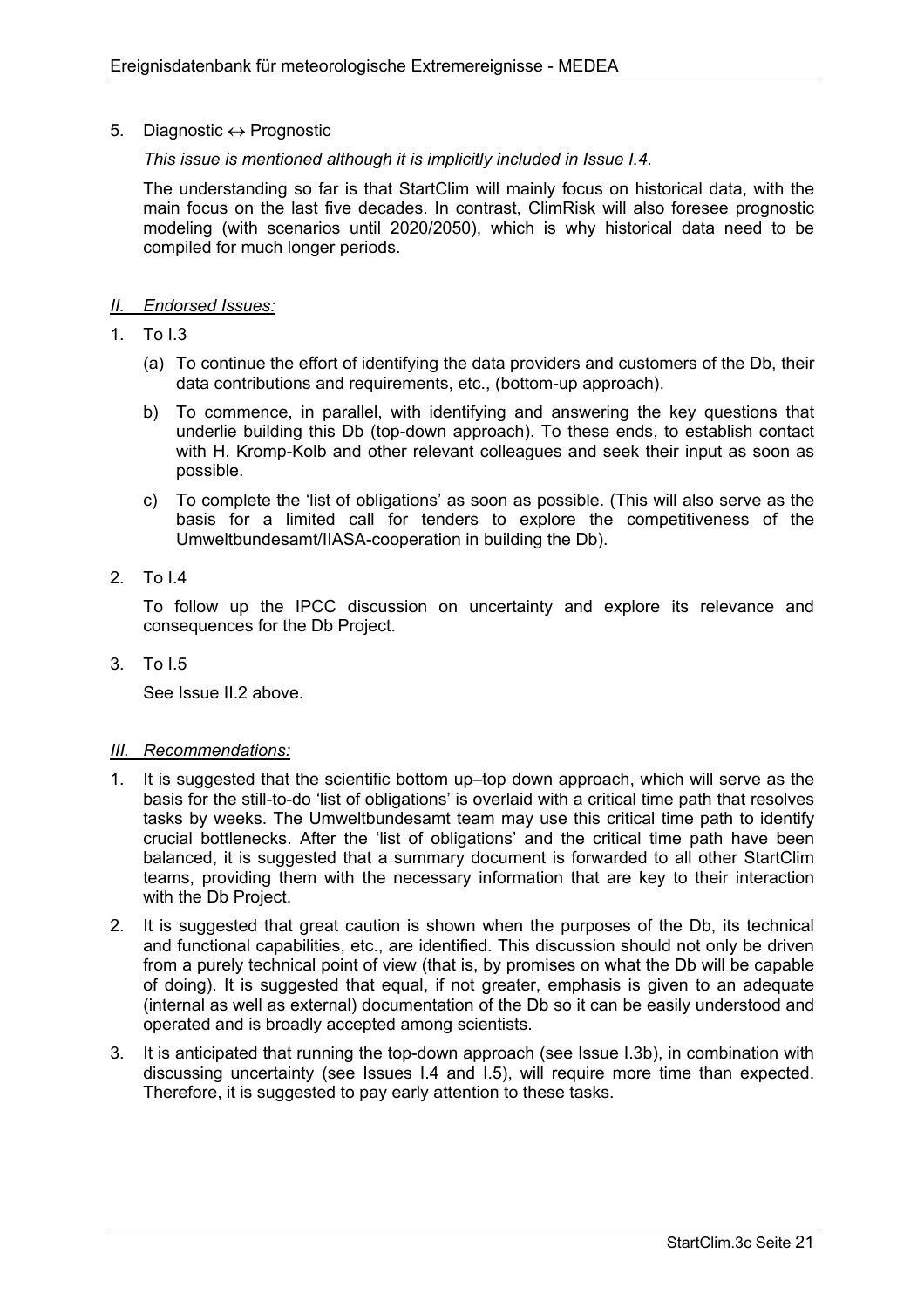### **Provision of assistance to Umweltbundesamt in carrying out StartClim Project 3c:**  *Ereignis-Datenbank* **(***Db Project* **hereafter)**

**Meeting at IMP, M. König, H. Schentz (Umweltbundesamt) 24 April 2003: T. Ermolieva, M. Jonas (IIASA) H. Formayer, H. Kromb-Kolb, I. Schwarzl (IMP/BOKU) D. Rickenmann (ANFI) A. Soja, G. Soja (ARCS)** 

Note: The purpose of this document is to provide assistance to Umweltbundesamt in carrying out the Db Project and to generate value-added benefit by addressing scientific and other issues of concern during this process. This document is not meant to serve as a protocol. However, it reflects major points of discussion and can, therefore, be used to make them transparent to the StartClim community.

#### *I. Discussed Issues:*

- 1. Role of Umweltbundesamt
- (a) as a contractor, contract allocator, etc.
- (b) as the administrator of the Db (and guarantor of its unlimited and long-term accessibility)

has still to be clarified.

2. Questionnaires

A questionnaire on which data are available within and/or will be generated by the StartClim community was sent out on 25 March 2003. The questionnaire will form the mainstay of the still-to-do 'list of obligations' (see next issue). The IMP (HKK and IS) kindly agreed to send out a reminder to return the still missing questionnaires as soon as possible.

3. List of Obligations

The finalization of this list, in a bottom up–top down fashion, has been identified (see *StartClim 3c IIASA 23apr03*: Issues I.3c, II.1c and III.1). Additional remarks:

- (a) Bottom-up: The Db Project crucially depends, in particular, on the timely realization of the StartClim Projects 3a and 3b.
- (b) Top-down: After their identification, the top-down requirements that are essential for carrying out the Db Project (see *StartClim 3c IIASA 23apr03*: Issue I.3b) will be shared with the StartClim community.
- (c) Basis: The list of obligations will serve as a basis for (1) a limited call for tenders to explore the competitiveness of the Umweltbundesamt/IIASA-cooperation in building the Db (see *StartClim 3c IIASA 23apr03*: Issue II.1c); and (2) for communication with the StartClim community, the BMLFUW and other institutions to further clarify and maximize the usefulness of the Db.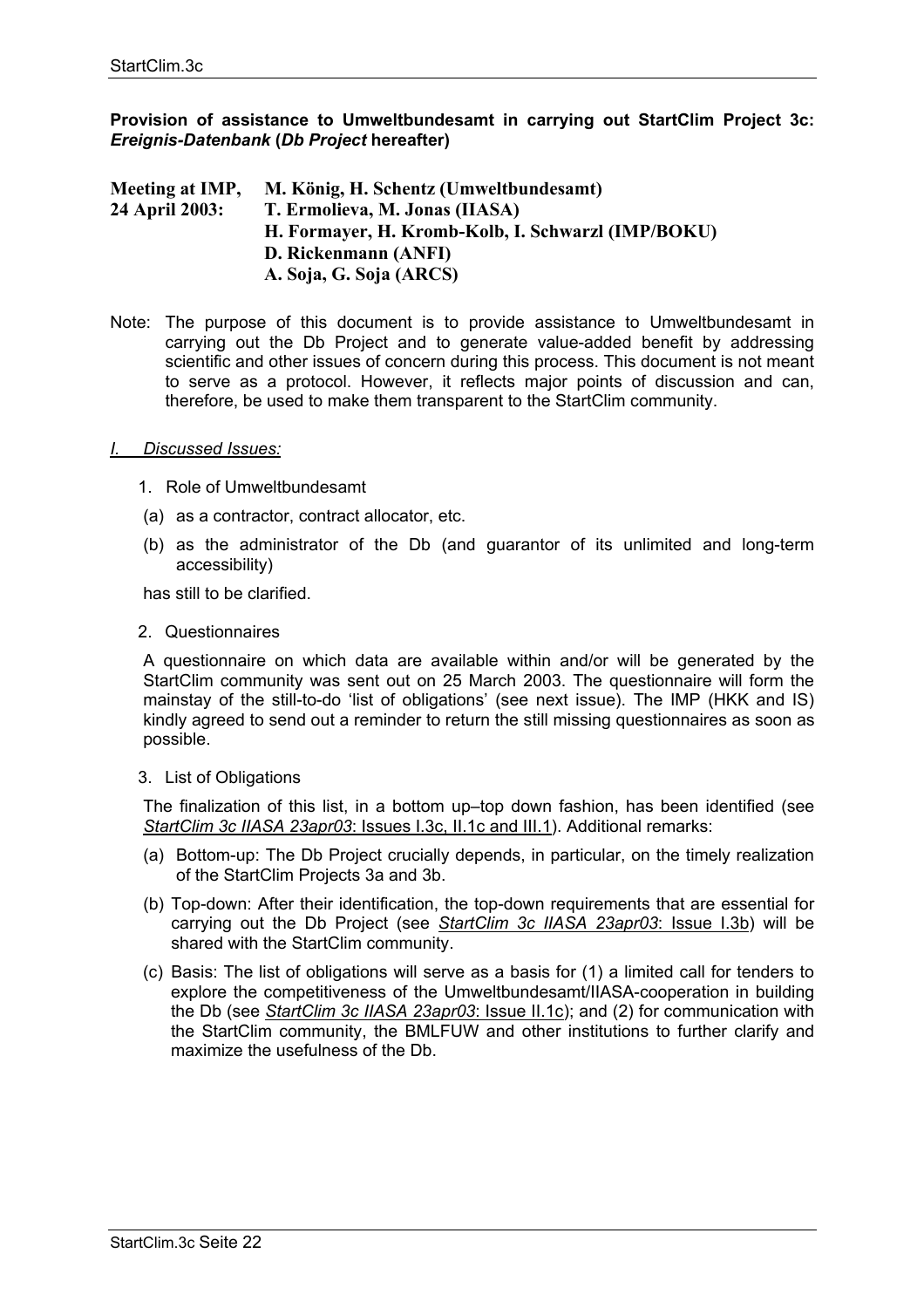### 4. Checking of Data

Current thinking is that the data will be checked twice, namely prior to implementation in the Db by the individual StartClim projects and after implementation by Umweltbundesamt.

#### 5. Interaction with the Db

The need to make the Db interactive in 'one way or another' (e.g., in connection with StartClim Project 11) will be appropriately addressed after finalizing the list of obligations.

To be considered in this context:

- (a) The Db Project will also go through a research phase. Key issues to be kept in mind are *integration*, *uncertainty*, *risk*, *prognostic modeling* and others (see *StartClim 3c IIASA 23apr03*: Issue I.1). Thus, a balance between Db related research requirements and requirements of the StartClim community has to be sought.
- (b) Umweltbundesamt's experience shows that it is still difficult to communicate complex data linkages and interrelations through the Internet. This will be even more difficult if the Db is still under construction and, therefore, not fully commented.
- 6. Linkage with Other Databases

The need to interlink the Db (with its focus on rare events) with other databases that focus on vulnerabilities, damages, etc. (e.g., BUWAL/CH, WLV/AT) will be appropriately addressed after finalizing the list of obligations. Current thinking is that this is a long-term issue to be fully addressed later (under ClimRisk), while the Db Project will look into this issue from an illustrative point of view.

- *II. Endorsed Issues:*
	- 1. To I.2 and I.3

To continue the effort of getting the still missing questionnaires returned as soon as possible and to put high priority on their evaluation as well on finalizing the list of obligations. See also *StartClim 3c IIASA 23apr03*: Issue II.1.

2. To I.5

To appropriately address this issue, in a balanced fashion, after the list of obligations has been finalized.

 $3.$  To  $16.$ 

To appropriately address this issue, in a balanced fashion, after the list of obligations has been finalized.

### *III. Recommendations:*

- 1. It is suggested that finalizing the list of obligations should have the highest priority. Recommendation III.1 (*StartClim 3c IIASA 23apr03*) is still valid and continues to stay important.
- 2. It is suggested that the issues 'Interaction with the Db' and 'Linkage with Other Databases' are dealt with on a provisional and illustrative, yet practical, basis and do not distract from the Db Project. Recommendation III.2 (*StartClim 3c IIASA 23apr03*) is still valid and continues to stay important. However, we strongly support the idea of providing, at the end of the Db Project, a list of recommendations that can serve as a guideline for the ClimRisk community as to how to address the aforementioned issues in a solid manner.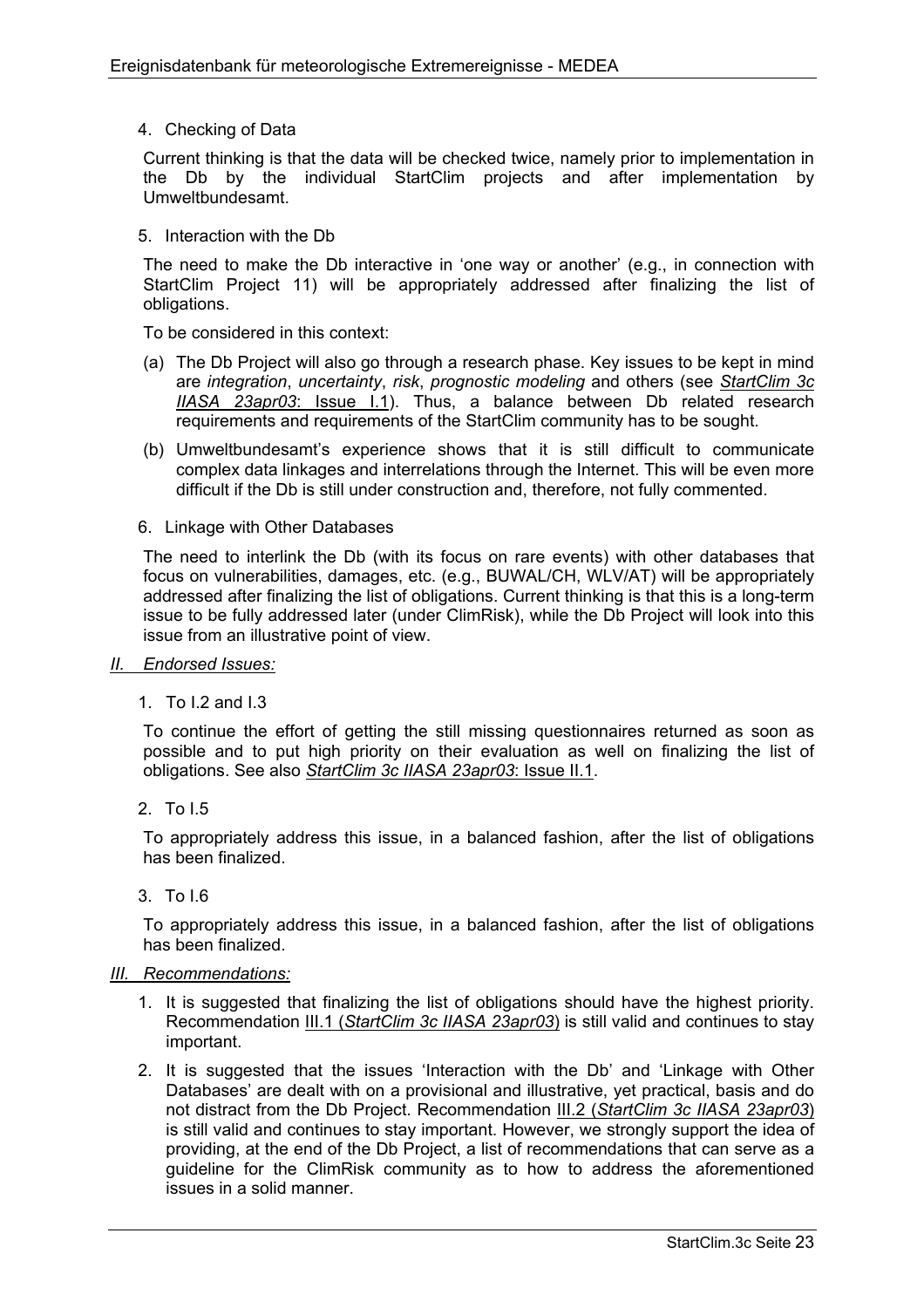### **Provision of assistance to Umweltbundesamt in carrying out StartClim Project 3c:**  *Ereignis-Datenbank* **(***Db Project* **hereafter)**

### **Meeting at Umweltbundesamt, 22 Mai 2003: MK, HS, JW (Umweltbundesamt); TE, MJ (IIASA)**

Note: The purpose of this document is to provide assistance to Umweltbundesamt in carrying out the Db Project and to generate value-added benefit by addressing scientific and other issues of concern during this process. This document is not meant to serve as a protocol. However, it reflects major points of discussion and can, therefore, be used to make them transparent to the StartClim community.

#### *I. Discussed Issues:*

- 1. The issues of the discussion were related to the list of Umweltbundesamt obligations to fulfill the requirements to the StartClim Information System (Db Project). The list of obligations summarizes goals that the InfoSystem pursues and the steps that have to be undertaken in order to reach the goals.
- 2. One of the main goals is to fulfill the requirements of the ClimRisk project on data flexibility, completeness, reliability, and integrity across thematic areas.

 Flexibility of data: Within the InfoSystem the data has to be integrated on some initial "level zero" resolution, and it should allow for various other resolution levels/scales.

 Questions: What may be meaningful resolution scales for the StartClim partners, as well as potential partners of the ClimRisk project? What can be meaningful resolution scales for policy oriented treatment of uncertainties and risks within and across the ClimRisk thematic areas? What are the resolution scales in which data of the StartClim projects exist or can be efficiently stored; How can higher/lower than initial data levels be store or accessed?

3. For ClimRisk it is vital that the InfoSystem addresses issues related to the treatment of uncertainties and risks in the thematic areas and represents in appropriate form.

> For this, key characteristics of the uncertainties across thematic areas of the StartClim subprojects have to be identified and structured.

 Explicit representation/references to the uncertainties and risks in the InfoSystem.

4. Types and sources of data across the StartClim projects:

 Structures of the currently existing data bases/sets provided by the StartClim partners. Data availability.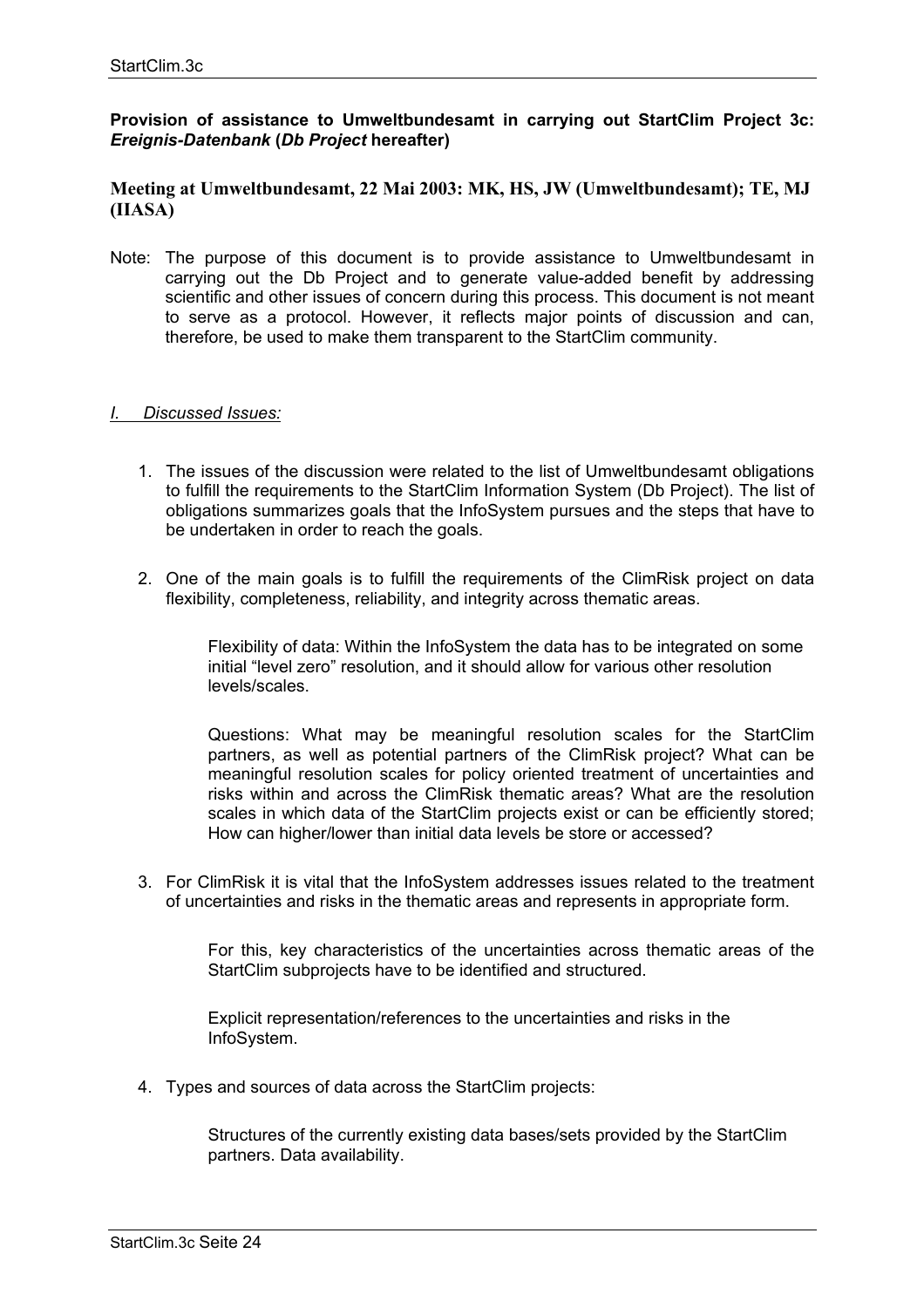Structure that would be appropriate for the InfoSystem project, i.e., satisfy the requirements and the list of obligations (also, see 2.2.).

### *II. Endorsed Issues:*

To I.1., it was agreed that the InfoSystem should allow for integrated model-based analysis and policy–relevant treatment of climatic events, particularly, those of extreme nature.

To 2.1., to the flexibility of data it was supported that the InfoSystem should have initial scale "zero" representation of data. Upon the reasonable "zero" scale the partners of the StartClim should agree. The agreement can be reached after the analysis of already existing databases of the StartClim partners.

To 3.1., to the issues of uncertainties: for various thematic areas the representation of uncertainties will be agreed upon within and across the thematic areas of the StartClim partners. As an example of uncertainties representation, the uncertainties regarding the occurrences of climate related catastrophes can be represented in terms of return periods (e.g., 100 year flood) and the uncertainty bounds around the return period, vulnerability curves (vulnerability of different crop structures towards particular catastrophes, vulnerability of structures/infrastructures), and uncertainty bounds around the vulnerabilities.

To 3.2., the references to the uncertainties within the thematic areas should, to the extent possible, have a clear form and representation.

### *III. Recommendations:*

The InfoSystem should have short and long-term goals. The short-term goal is to satisfy the list of obligations integrating the data of StartClim partners. The "zero scale" resolution of the InfoSystem will correspond to meaningful resolution scales of the thematic areas and the resolution of the data available within the StartClim partners. The InfoSystem will suppose/allow to work on other levels of resolution. As a longer-term goal, the InfoSystem should satisfy the requirements of the ClimRisk subprojects, in particular, it should be suitable for model-based integrated policy-oriented uncertainties and risks management. A potential long-term goal is that the InfoSystem should be used by broader communities, e.g., address global change problems induced by anthropogenic activities on international scales.

Representation of uncertainties and risks in the InfoSystem should find an explicit place. In particular, across the thematic areas the uncertainties and risks have to be identified, structured, and adequately represented. For example, representation of risks in terms of losses/damages (to crops, structures/infrastructures) due to a catastrophe is not sufficient for a policy-oriented analysis. In addition to the losses, the initial property values (crops, structures, infrastructures) should be included. Another recommendation is to include in the InfoSystem policies implemented after or before a catastrophe, since these change reoccurrence periods, loss and vulnerability profiles.

Although some of the StartClim partners have still not provided their data sets, because of time constraints and availability of resources it was recommended to start the work on the InfoSystem with the data sets available. To still account for the data of the partners/thematic areas that have not yet responded, the option of using imaginary test data should be discussed.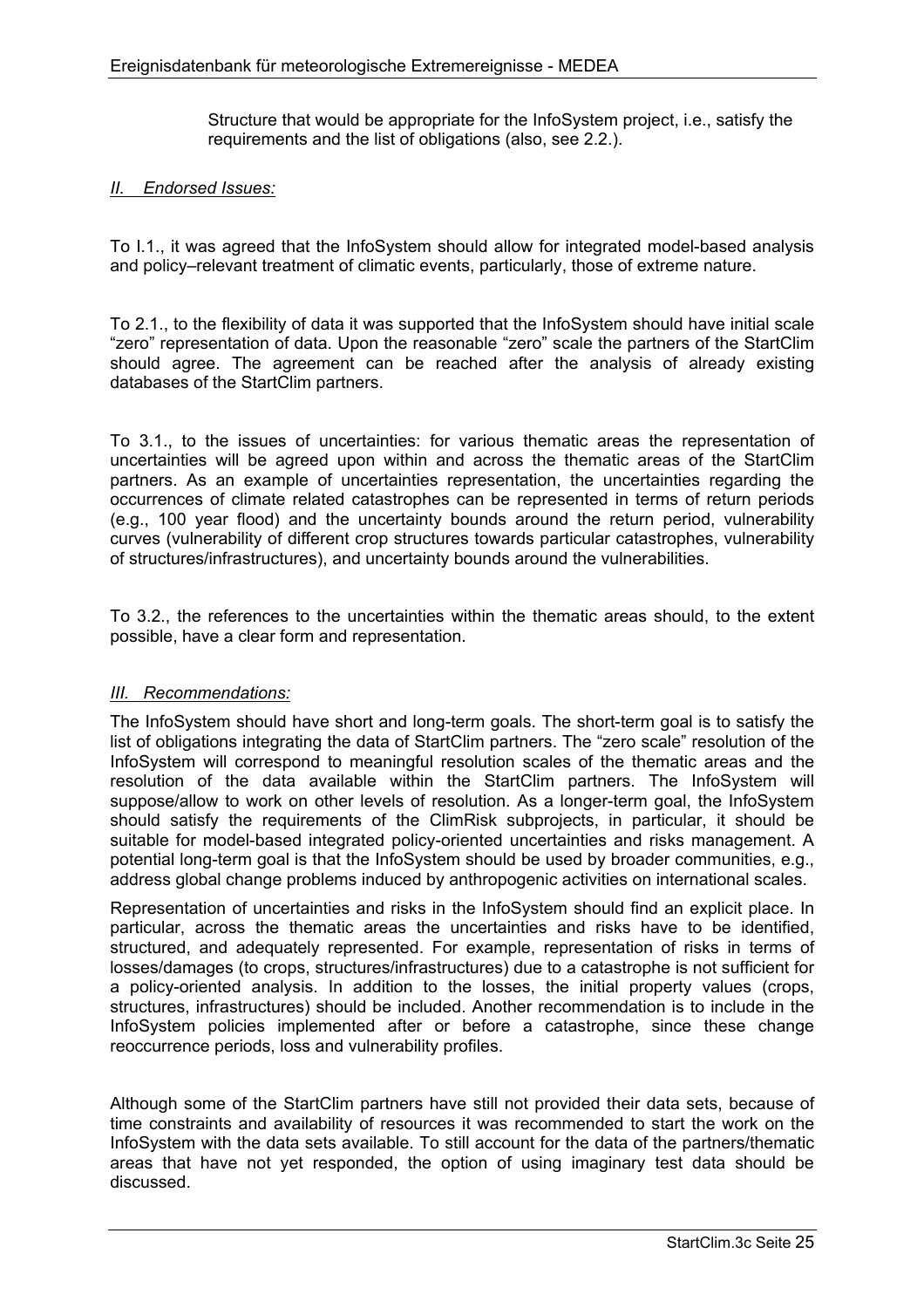### **Provision of assistance to Umweltbundesamt in carrying out StartClim Project 3c:**  *Ereignis-Datenbank* **(***Db Project* **hereafter)**

### **Meeting at IIASA, 11 July 2003: TE, MJ (IIASA); MK (Umweltbundesamt)**

- Note: The purpose of this document is to provide assistance to Umweltbundesamt in carrying out the Db Project and to generate value-added benefit by addressing scientific and other issues of concern during this process. This document is not meant to serve as a protocol. However, it reflects major points of discussion and can, therefore, be used to make them transparent to the StartClim community.
- *I. Discussed Issue:*
	- 1. Classifying StartClim Data According to Uncertainty

by using the four-axis uncertainty concept of Moss and Schneider (2000; see also Giles,  $2002)^{1}$ :



**Figure 1:** The four-axis concept of Moss and Schneider (2000; see also Giles, 2002) to trace where scientific uncertainties come from, modified to show which scientific quality in terms of plausibility, validation and verification can be achieved.

See **Attachment** for the outcome of the discussion.

<sup>1</sup> Giles, J. (2002). When doubt is a sure thing. *Nature*, **418**, 476–478.

Moss, R.H. and S.H. Schneider (2000). Uncertainties in the IPCC TAR: Recommendations to lead authors for more consistent assessment and reporting. In: R. Pachauri, T. Taniguchi and K. Tanaka (eds.) *Guidance Papers on the Cross Cutting Issues of the Third Assessment Report of the IPCC.* Intergovernmental Panel on Climate Change (IPCC), c/o World Meteorological Organization, Geneva, Switzerland, 33–51.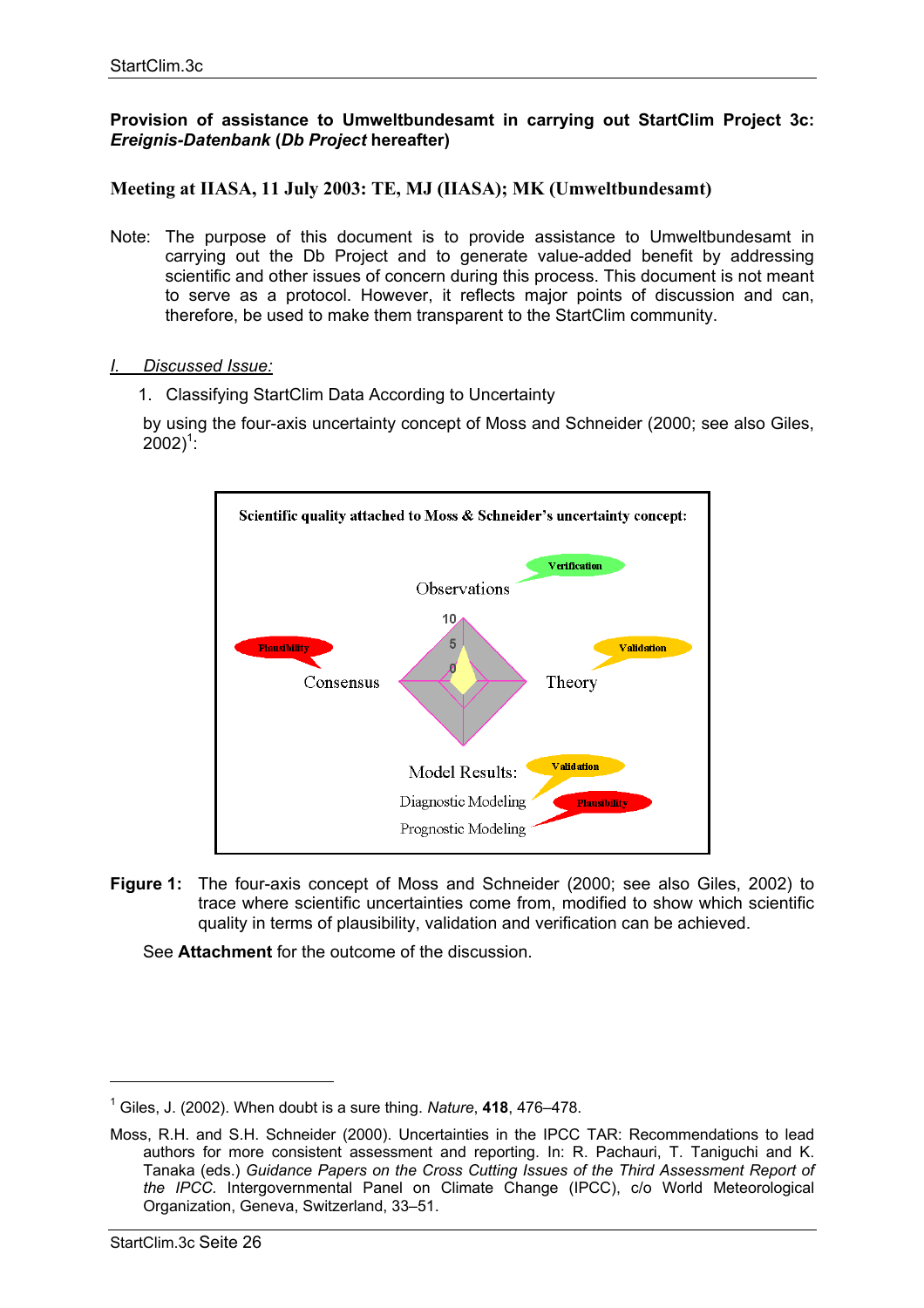### *II. Endorsed Issue:*

1. To *I*.1

It was agreed to make use of the Moss and Schneider concept because (1) it exhibits the advantage of fundamental structure, and (2) it is suited to address scientific quality, i.e., to separate between plausibility, validation and verification. Nevertheless, the need of going beyond Moss and Schneider's first structural layer (defined by observations, theory, model results/output, consensus) became obvious – which is also what the authors themselves find necessary, if there is growing interest in this approach among scientists.<sup>2</sup>

### *III. Recommendations:*

1. It is suggested that Moss and Schneider's uncertainty classifiers as well as the comments, questions and/or requests identified in Table A.1 (see **Attachment**) are scrutinized and followed up. This is expected to be an ongoing process. Nevertheless, the StartClim data can already be implemented into the StartClim Db, applying Moss and Schneider's uncertainty classifiers. Current knowledge is considered to be sufficient to also address future (possibly altered) classifying requirements with respect to uncertainty.

<sup>2</sup> At this stage of discussing the Moss and Schneider concept, the classifier *Consensus* was understood to be equivalent to *Soft Knowledge*. To justify *Theory* as a self-standing classifier, reference is made, e.g., to the famous Michelson-Morley experiment performed by Albert Michelson (1852–1931) and Edward Morley (1838–1923) in 1887. It was motivated by the search for an absolute reference frame, within which absolute motion can be measured (see, e.g., http://wwwgalileoandeinstein.physics.virginia.edu/lectures/

michelson.html or http://scienceworld.wolfram.com/physics/Michelson-MorleyExperiment.html). This experiment can serve as a classical and illustrative example that *Theory* and *Observation* – although individually solid – do not match, simply because the current physical understanding at that time was insufficient.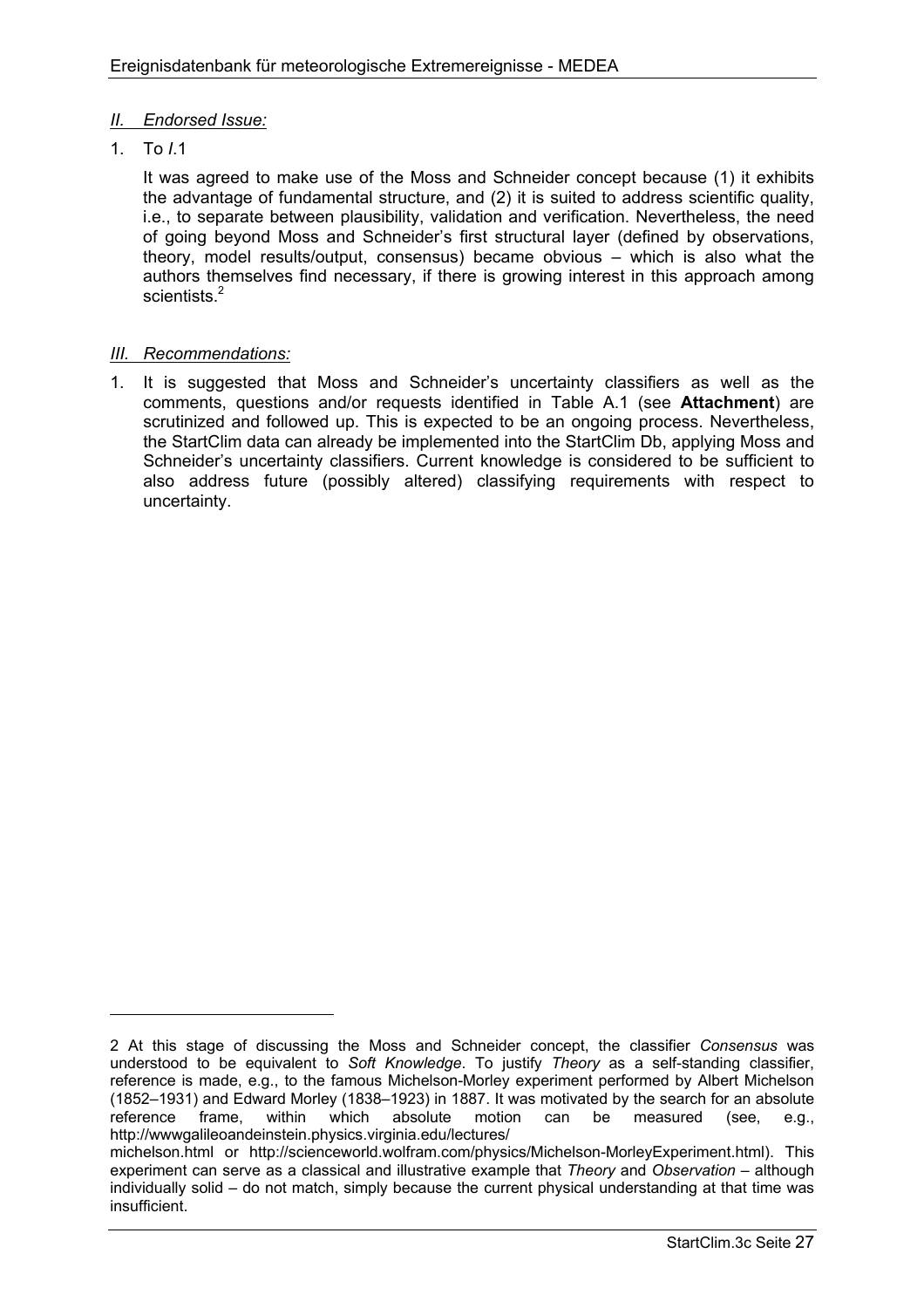### **Attachment: Outcome of the Discussion**

|  |              |  |  | <b>Table A.1:</b> The classified StartClim data available at Umweltbundesamt according to |  |
|--|--------------|--|--|-------------------------------------------------------------------------------------------|--|
|  | uncertainty. |  |  |                                                                                           |  |

| <b>Project/Data</b>                                                                                               | <b>Identified to Fall</b><br><b>Under the</b><br><b>Uncertainty</b><br>Classifier | <b>Comments, Questions and/or</b><br><b>Requests</b>                                                                                                                                                                                                                                                                                           |
|-------------------------------------------------------------------------------------------------------------------|-----------------------------------------------------------------------------------|------------------------------------------------------------------------------------------------------------------------------------------------------------------------------------------------------------------------------------------------------------------------------------------------------------------------------------------------|
| <b>StartClim 7:</b><br>Material-/Energiedaten, Fluss-<br>/ Bestandsgrössen einer Ge-<br>meinde                    | O: V<br>T:<br>D: V<br>Ρ:<br>$\mathbf{C}$ :                                        | Which data (including surveys) fall under<br>O, which under D?<br>Can the raw data (O) be accessed?                                                                                                                                                                                                                                            |
| <b>StartClim 2:</b><br>T, P, etc.                                                                                 | O: V<br>T:<br>D: V<br>P:<br>C:                                                    | The data processing $(D)$ needs to exactly<br>described, including the post-processing<br>statistical characteristics (if possible). In<br>this context, it also needs to be made clear<br>how<br>measurement<br>errors<br>can<br>be<br>distinguished from local extreme events<br>(e.g., thunderstorms)?<br>Can the raw data (O) be accessed? |
| <b>StartClim 13:</b><br>Flächige Niederschlagswerte                                                               | O: V<br>т:<br>D: V<br>P:<br>C: V (???)                                            | Can we talk, with respect to D, about a<br>fully tested and solid diagnostic technique?<br>How much soft knowledge (C) is involved<br>in deriving areal information from point<br>related information? The soft knowledge<br>(including its uncertainty) needs to be<br>clearly specified.<br>Can the raw data (O) be accessed?                |
| <b>StartClim 6:</b><br>Ökonomische<br>Daten<br>(not<br>specified)                                                 | O: V<br>T:<br>D: V<br>P: V<br>C: V                                                | Data related to <b>D</b> and <b>P</b> need to be strictly<br>separated? The<br>soft knowledge<br>(C)<br>(including its uncertainty) needs to be<br>clearly specified.<br>Can the raw (O) data be accessed?                                                                                                                                     |
| <b>StartClim 3b:</b><br>Ertragsdaten<br>ausgewählter<br>landwirtschaftlicher Kulturen<br>von ausgewähltenRegionen | O: V<br>Т:<br>D: V<br>P:<br>C: V                                                  | The processing of the surveyed data (D)<br>needs to be exactly described, including<br>post-processing<br>statistical<br>the<br>characteristics (if possible). The soft<br>knowledge (C) (including its uncertainty)<br>needs to be clearly specified.<br>Can the raw data be accessed?                                                        |
| <b>BFW (former FBVA):</b><br>Hochwassermeldungen                                                                  | O: V<br>Т.<br>D: V<br>P:<br>C: V                                                  | Typically data related to O.<br>With respect to the probability of re-<br>occurring events, it must be made clear to<br>which extent this value is based on D<br>and/or on C.<br>Can the raw data (O) be accessed?                                                                                                                             |

**O:** observations; **T:** theory; **D:** diagnosis/diagnostic modeling, including data processing; **P:** prognosis/ prognostic modeling; **C:** consensus.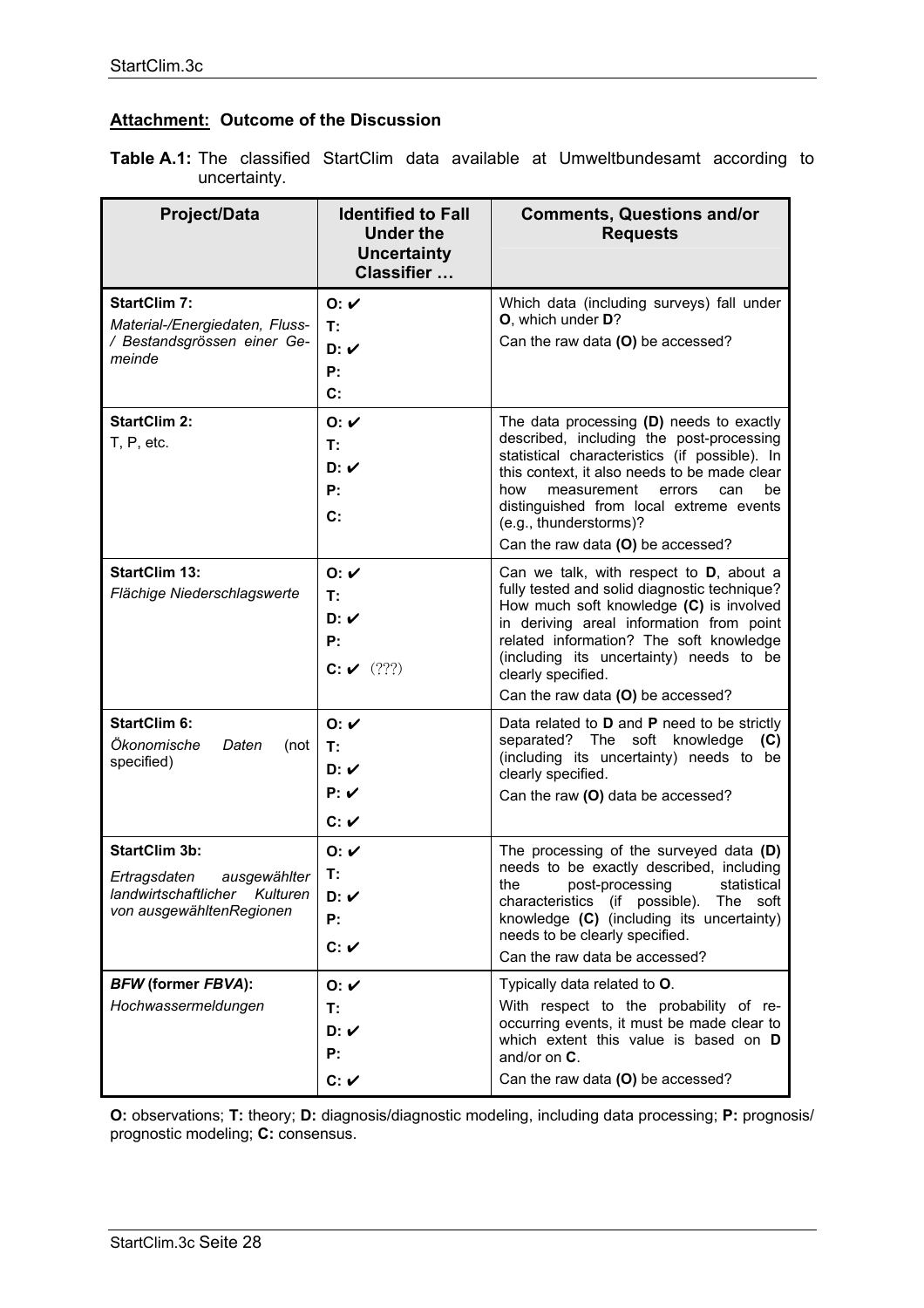### **Provision of assistance to Umweltbundesamt in carrying out StartClim Project 3c:**  *Extreme Event Data Information System for Austria* **(***Db Project* **hereafter)**

### **Meeting at Umweltbundesamt, 14 August 2003: MK, HS (Umweltbundesamt); MJ (IIASA)**

Note: The purpose of this document is to provide assistance to Umweltbundesamt in carrying out the Db Project and to generate value-added benefit by addressing scientific and other issues of concern during this process. This document is not meant to serve as a protocol. However, it reflects major points of discussion and can, therefore, be used to make them transparent to the StartClim community.

#### *I. Discussed Issue:*

1. Umweltbundesamt's Monitoring and Research Information System (MORIS)

*with respect to its suitability for and adaptability to the needs of StartClim. II. Endorsed Issue:*

1. To *I.*1

Based on the information provided by HS, backed up by a PowerPoint presentation on MORIS (see **Attachment 1**), it could be concluded that MORIS is well suited for and can be easily adapted to the needs of StartClim, foremost the classification of input data/information according to uncertainty (see *StartClim 3c IIASA 17jul03*: Issues I–III).

MORIS' current structural approach (see **Attachment 2**) permits to address this need in several ways. The most straightforward solution takes advantage of MORIS' potential of permitting poly-hierarchies (see **Attachment 3**) that can be easily modified and/or extended by the introduction of a new data/information classification scheme (see **Attachment 4**). Typically, uncertainties (in any form, i.e., soft or hard) will be dealt with in the form of attributes (see **Attachment 5**).

- *III. Recommendations:*
- 2. Based on the presented information, there is no reason not to suggest using MORIS within StartClim and its successor project (ClimRisk). From an information technological point of view, MORIS appears fully capable to adequately deal with identified needs, foremost the classification of input data/information according to uncertainty. It is strongly recommended to demonstrate this strength of MORIS in the form of a few examples (using StartClim input data/information) to the StartClim community at the 3<sup>rd</sup> StartClim Workshop (29–30 September 2003).
- 3. However, it is felt that the Umweltbundesamt management also needs to give a clear signal with respect to the future integrated use of MORIS as a standard tool within Umweltbundesamt. Currently, MORIS is already used for a number of individual tasks such as integrated monitoring, deposition surveys of heavy metals, etc. (see **Attachment 6**). That is, MORIS' potential of integrating existing databases Umweltbundesamt internally (see **Attachment 7**) has not yet officially been supported – which would also be a strong signal for Austria's StartClim community (including clients, users, etc.).

So far, a number of other StartClim relevant issues (that up-follow the decision of using MORIS within StartClim) – such as the (restricted) accessibility of MORIS via the Internet, the (restricted) potential of MORIS for statistical evaluations within StartClim, etc. – have been discussed between Umweltbundesamt and IIASA at several occasions, but their mutual understanding concerning these issues has not yet been documented. It is suggested that this be done as soon as possible and that these issues are addressed in the form of a technical summary/overview and presented to the StartClim community at the  $3<sup>rd</sup>$  StartClim Workshop (29–30 September 2003).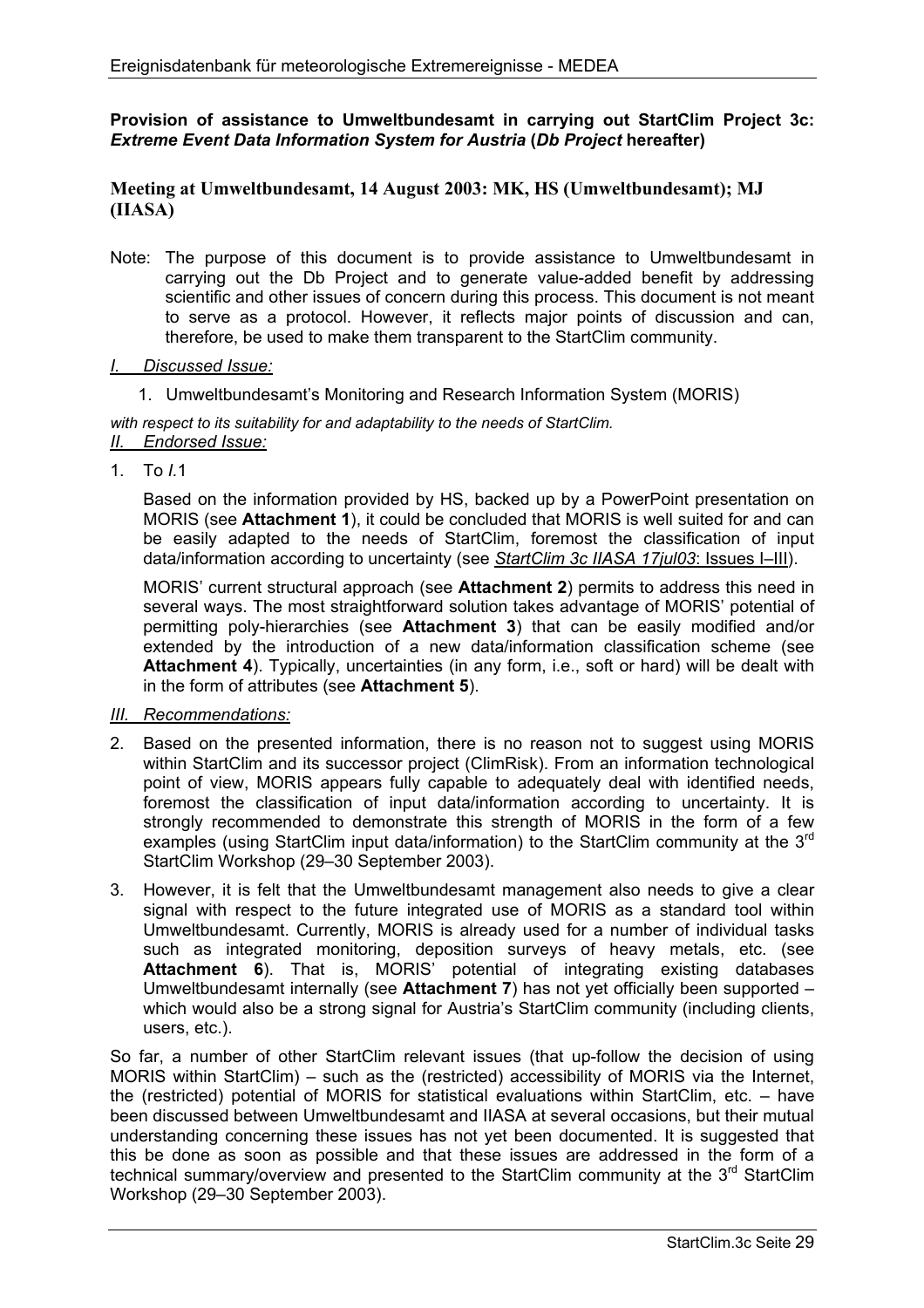# **Appendix 2:**

Workshop II:

Folie 1



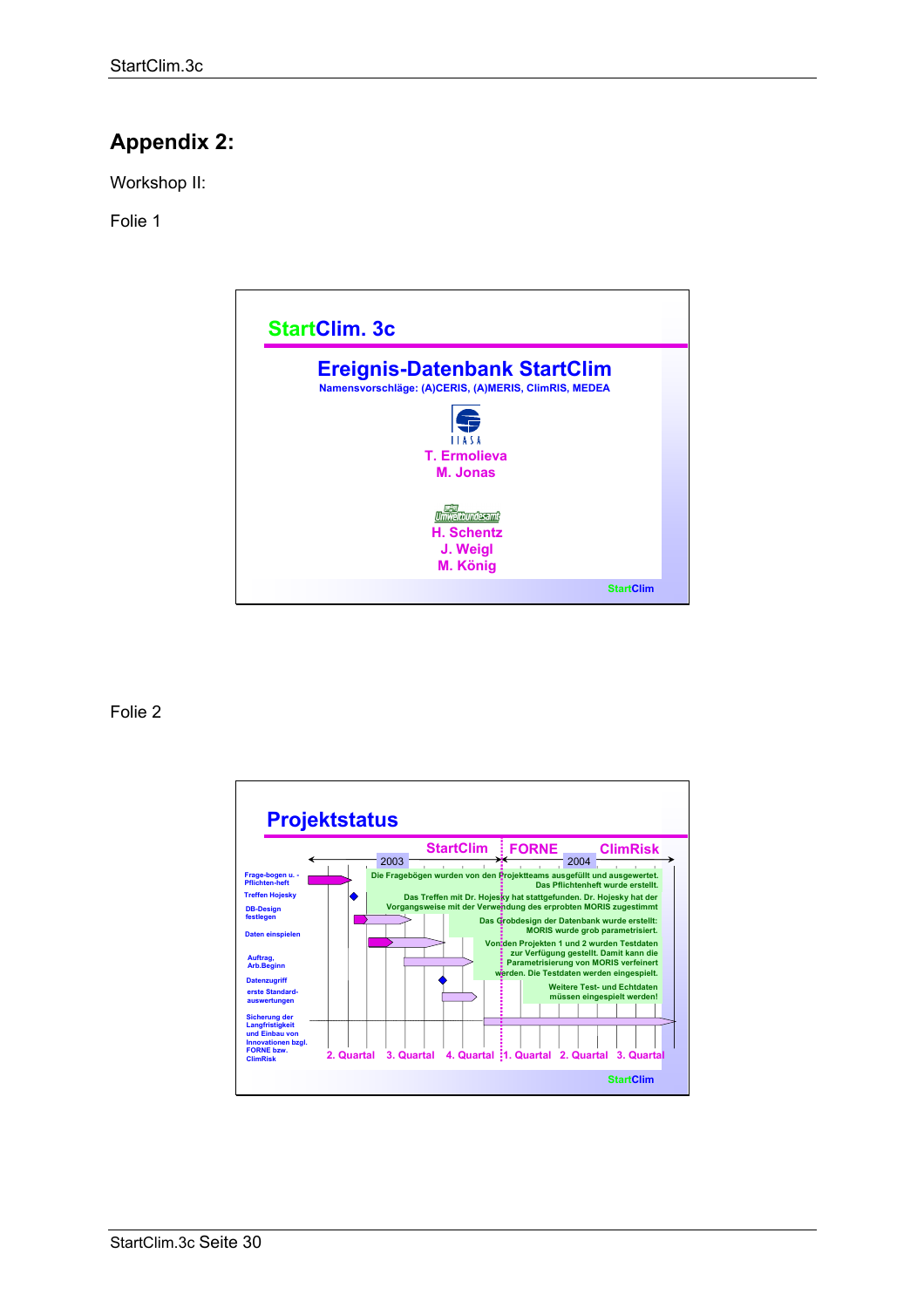

### Workshop III:

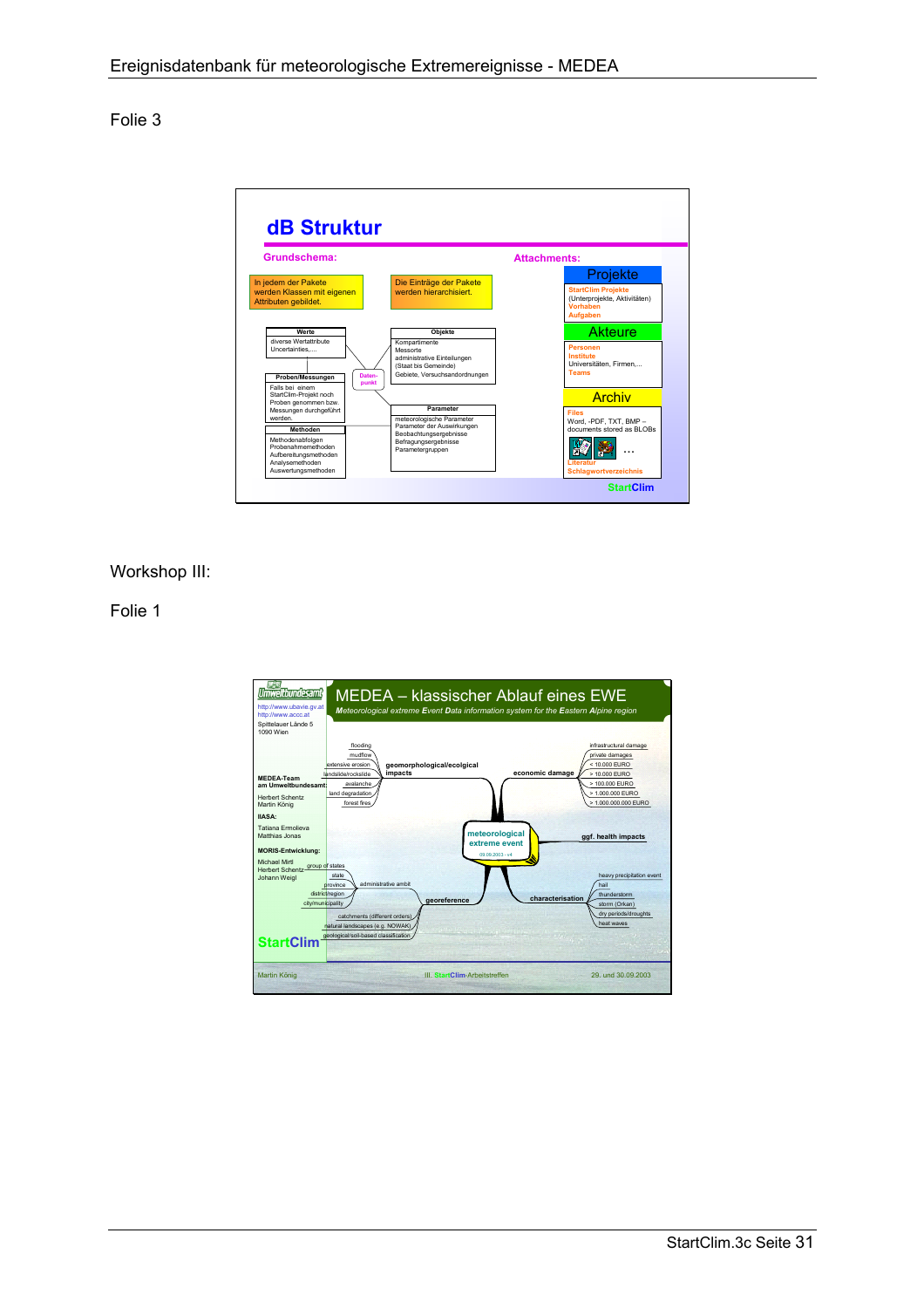

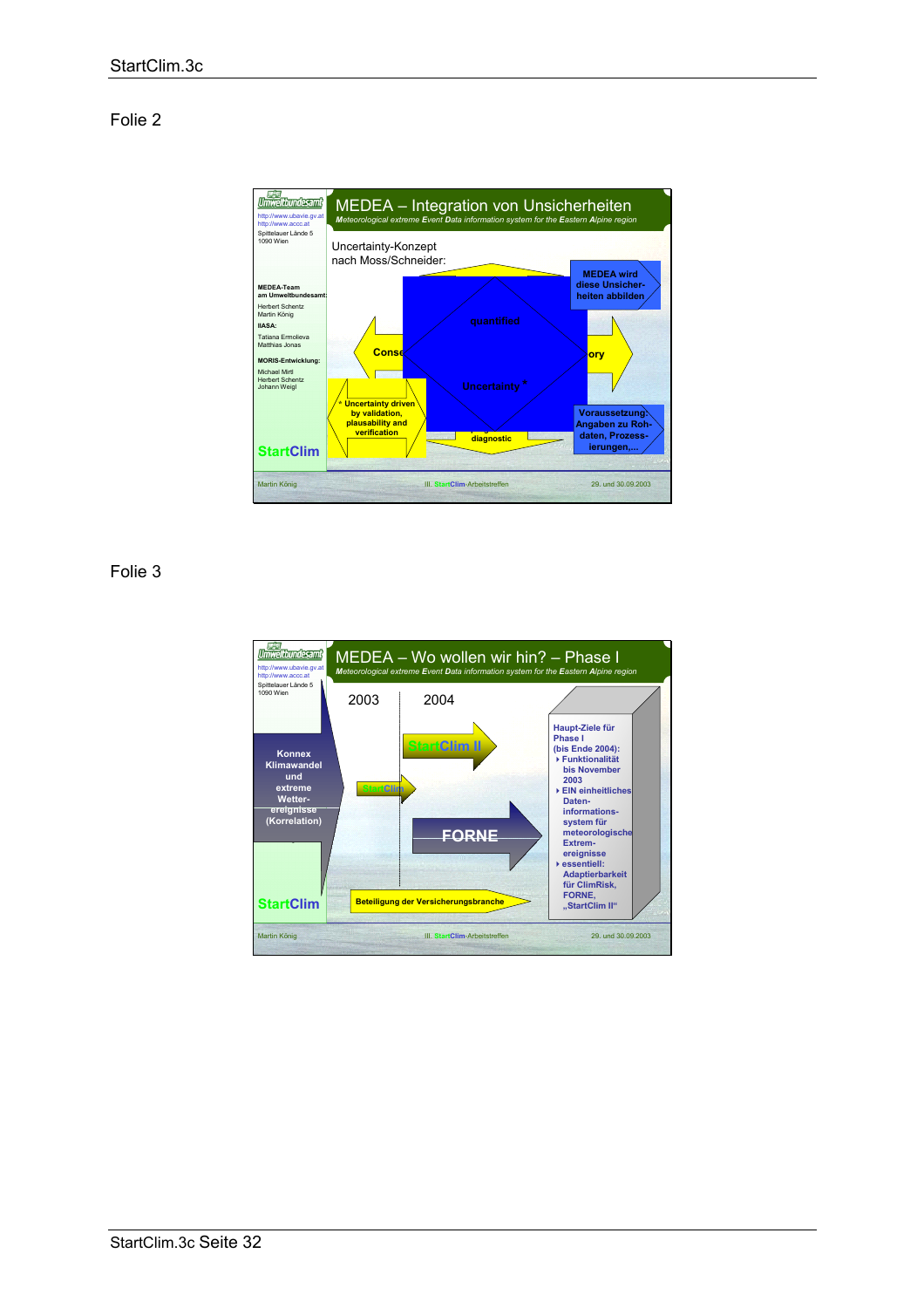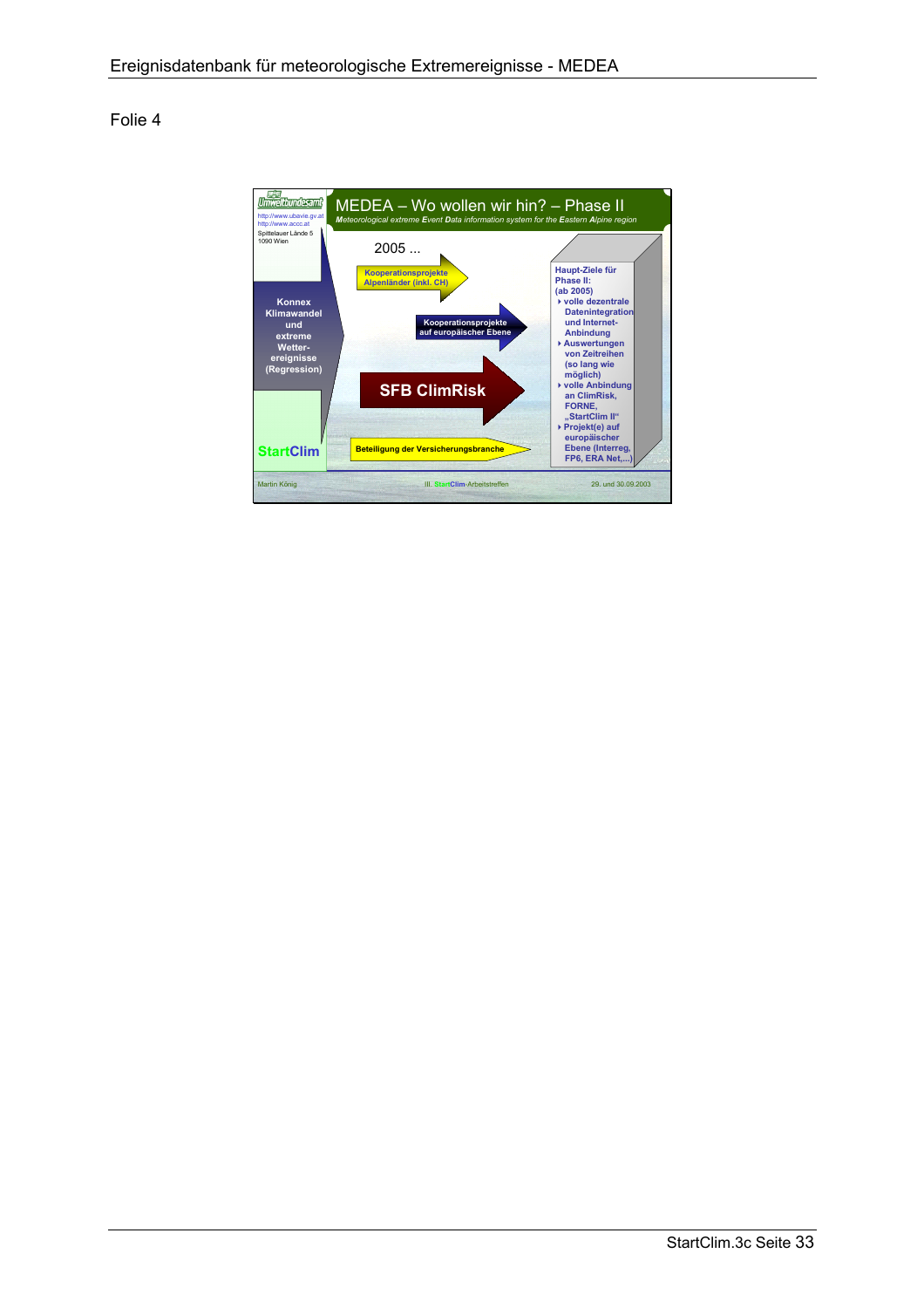Workshop IV:

Folie 1



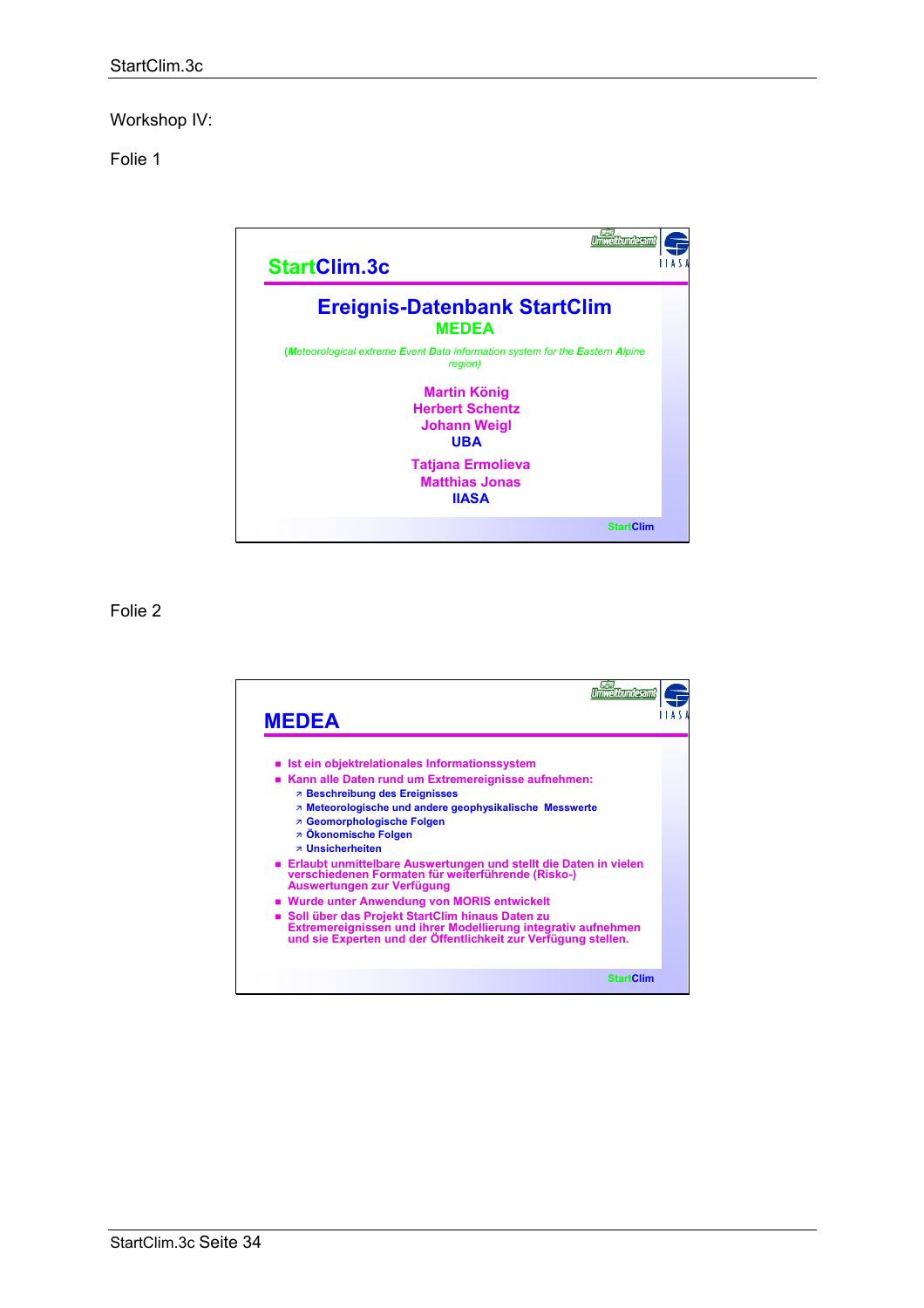